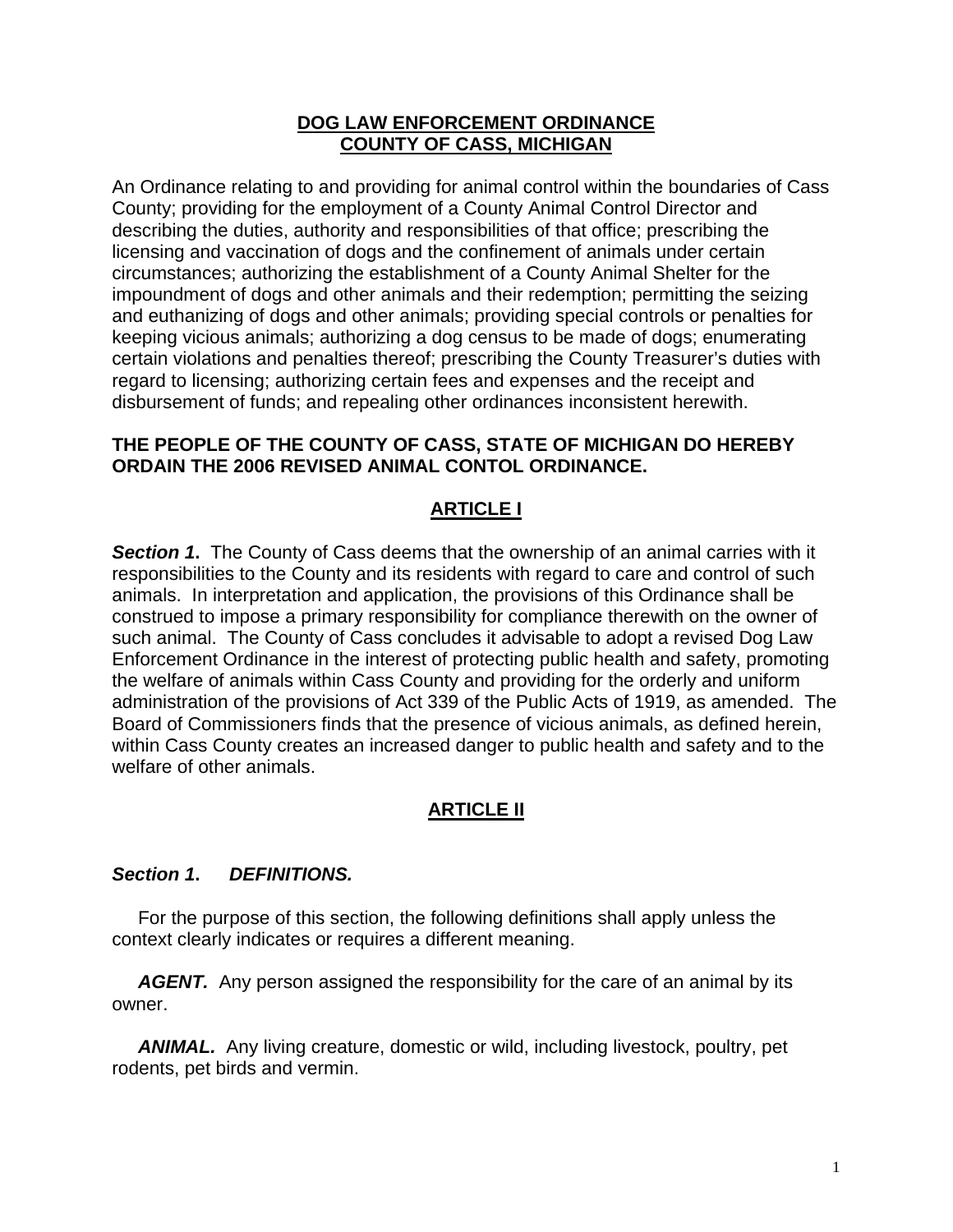*ANIMAL CONTROL DEPARTMENT.* Cass County Animal Control.

**ANIMAL CONTROL DIRECTOR.** The person recommended by the Sheriff and appointed by the Board of Commissioners to oversee the daily operation of the Animal Control Department.

 *ANIMAL CONTROL OFFICER*. Any person employed by the County and sworn by the Sheriff, for the purpose of enforcing this ordinance or state statutes pertaining to dogs, as well as persons or deputies employed by the County to act in the Animal Control Department.

 *ANIMAL DEALER.* Any person engaging in the business of buying and/or selling any animal or animals for the purpose of resale to pet shops, research facilities, another animal dealer, including the sale of any animal from any roadside stand, booth, flea market or other temporary site. Persons buying or selling animals fit and destined for human consumption and persons involved in the sale of an occasional litter or animal on a random basis are not included in this definition.

 *ANIMAL SHELTER.* Any premises designated and/or operated by the County of Cass for the purpose of impounding and caring for animals held under authority of this Ordinance.

 *APPROVED RABIES VACCINE.* Any vaccine approved as effective by the United States Department of Agriculture (USDA) for protecting an animal from contracting rabies.

 *ATTACK.* An unprovoked attack in an aggressive manner that bites causing a scratch, puncture, abrasion or bruising of the skin of a human or causes death or injuries to a domestic animal requiring veterinary treatment.

*BOARD OF COMMISSIONERS.* Legislative body of the County of Cass.

 *BOARDING KENNEL.* Any establishment where dogs or puppies, are kept for the purpose of boarding for remuneration for any part of a 24-hour period. This includes veterinary hospitals and clinics or grooming shops that advertise boarding services other than for grooming, for treatment, diagnostic, or recuperative purposes.

*CAT.* Any domestic feline four months of age or older.

 *CIRCUS.* A variety show, which features animal acts. A circus shall not include dog and cat shows sponsored and/or sanctioned by the American Kennel Club, the United States Kennel Club, the American Cat Fanciers Association, the Cat Fanciers Association or any affiliate thereof, nor shall it include any primary horse show.

 *CLASS A KENNEL.* An establishment where dogs and/or puppies are kept for the primary purpose of breeding, trading, showing or sporting and the facility is so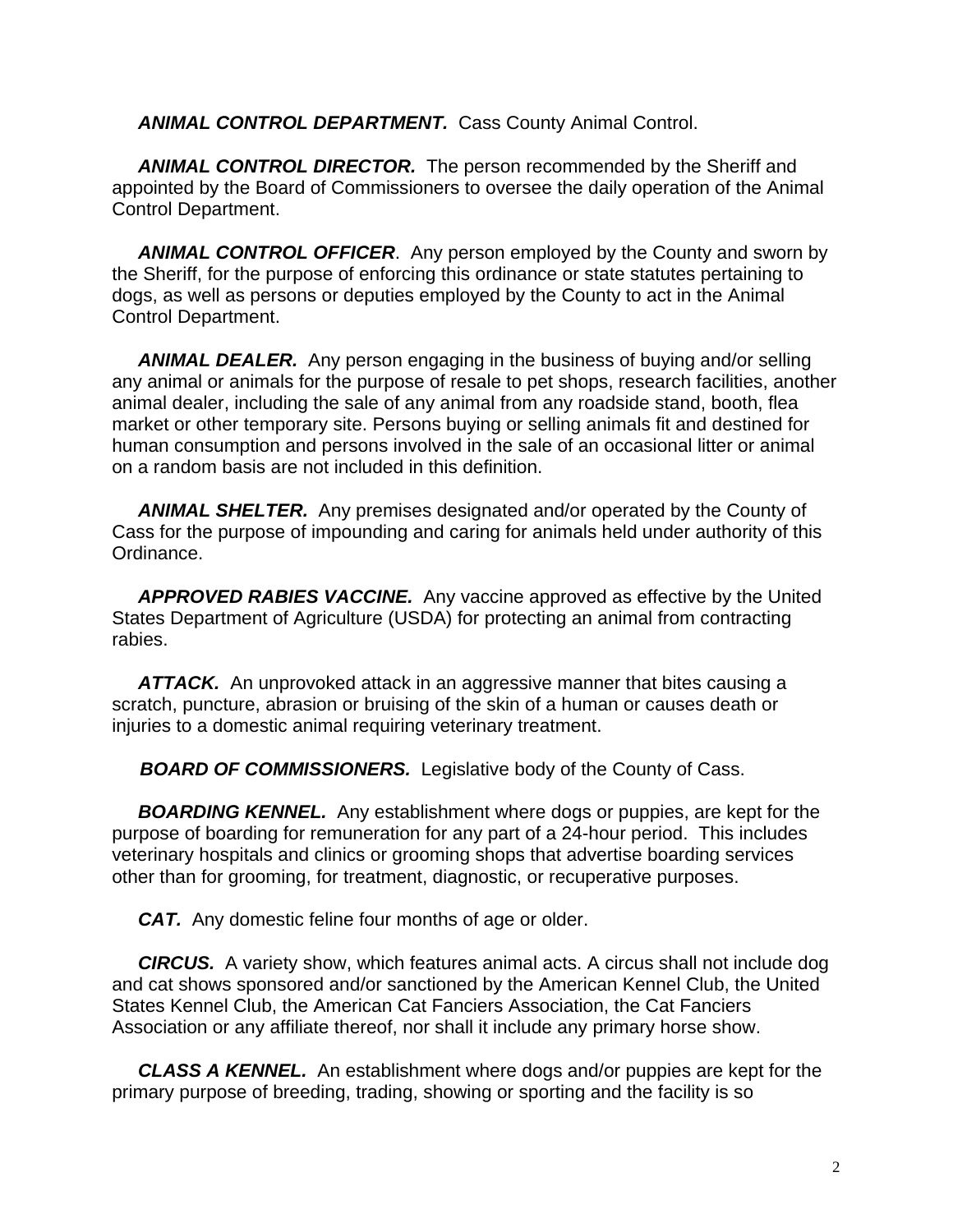constructed that the dogs or puppies cannot stray there from or come in accidental contact with the public or other stray animals. Class A Kennels are required to have proof of rabies vaccination and licensure on file for all animals covered under the license. The Class A Kennel license shall apply to a minimum of three (3) and up to ten (10) dogs and shall require an additional Class A Kennel license for each increment of up to ten (10) dogs. Fees for the kennel inspection and kennel license are set by resolution of the Board of Commissioners. This kennel license does not include those facilities required under State law to be registered as an animal protection agency pursuant to MCLA 287.331.

 *CLASS B KENNEL.* Any establishment where dogs or puppies are kept for the primary purpose of boarding. Class B Kennels are required to have proof of rabies vaccination and licensure on file for all boarded animals on premises. Fees for the kennel inspection and kennel license are set by resolution of the Board of Commissioners. This kennel license does not include those facilities required under State law to be registered as an animal protection agency pursuant to MCLA 287.331.

*CRUELTY.* Failing to provide adequate food, water and shelter; failing to detect the need for or withholding veterinary care; creating or allowing unhealthful living conditions; infliction of pain, injury, or death to an animal by striking, beating, dropping, kicking, dragging, choking, or by the use of an object or weapon; causing pain, injury, or death by means of caustic, flammable, boiling, or heated substances; causing suffering, injury, or death by suffocation or drowning; failure to provide health-related grooming.

 *DANGEROUS ANIMAL.* Any warm-blooded mammal which is known to carry or be susceptible to the rabies virus and which cannot be effectively vaccinated against that virus with any vaccine approved by the United States Department of Agriculture (USDA). A dangerous animal includes any hybrid animal or any pet wildlife which has attacked a human or which is apprehended or observed unrestrained.

 For purposes in Article XVII of this Ordinance, "Dangerous animal" also means a dog or other animal that bites or attacks a person or a dog that bites or attacks and causes serious injury or death to another dog while the other dog is on the property or under the control of its owner. However, a dangerous animal does not include any of the following:

- (1) An animal that bites or attacks a person who is knowingly trespassing on the property of the animal's owner.
- (2) An animal that bites or attacks a person who provokes or torments the animal.
- (3) An animal that is responding in a manner that an ordinary and reasonable person would conclude was designed to protect a person if that person is engaged in a lawful activity or is the subject of an assault.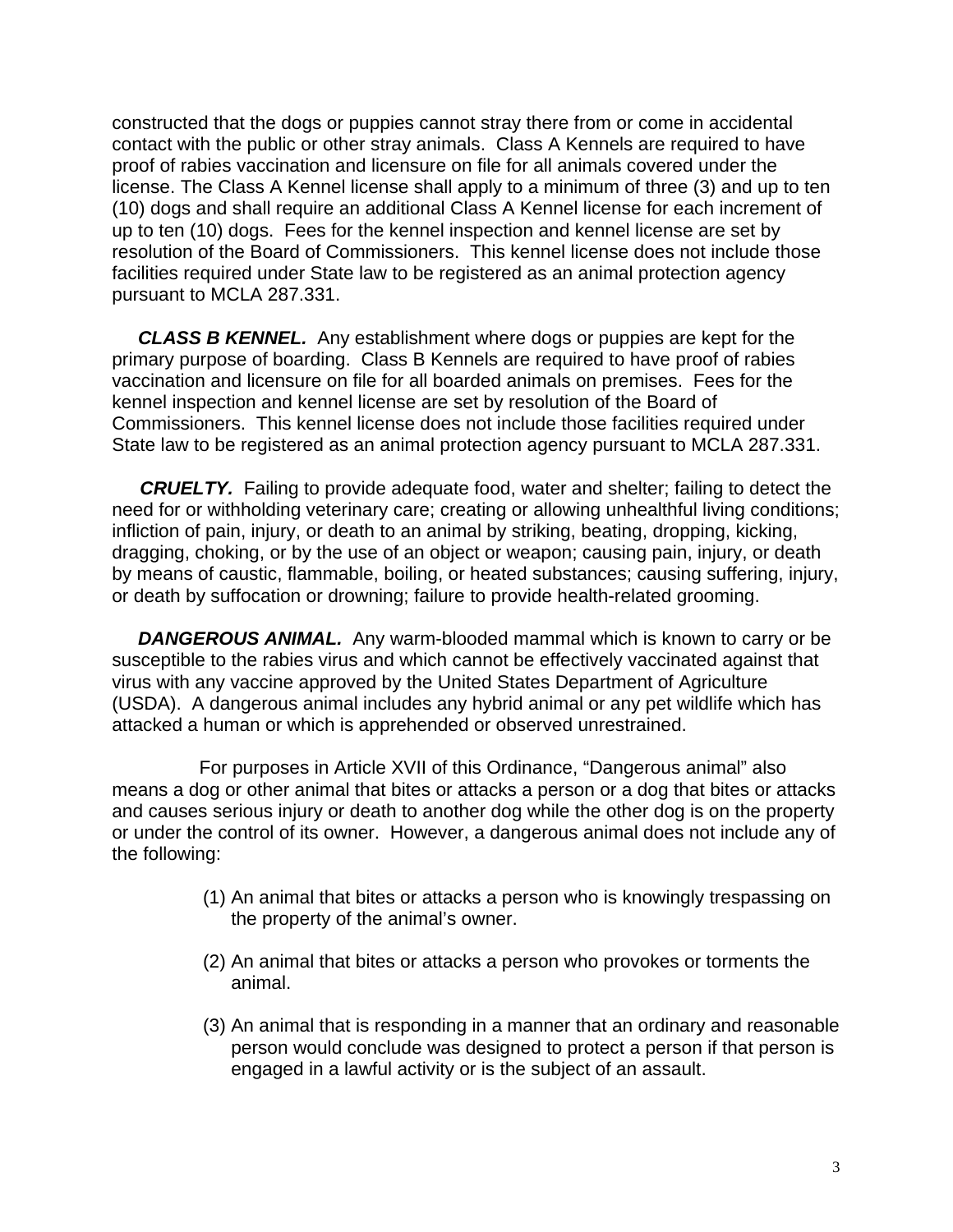(4) Livestock.

**DANGEROUS DOG.** Any dog, which, when unprovoked, in an aggressive manner commits a severe attack on any person or another animal.

**DOG.** Any domestic canine four months of age or older.

 *DOGHOUSE.* A doghouse shall be constructed of suitable material to protect the animal from weather and shall be made of four sides, a roof and floor. The size of the house shall be commensurate to the size of the dog, allowing for the animal to stand, sit and turn around without touching the sides or the roof. The house shall be sufficiently insulated in the winter (or when the temperature drops or is predicted to drop to freezing) to protect the animal from cold.

 *DOMESTIC.* Any animal whose physiology has been determined or manipulated through selective breeding and does not occur naturally in the wild, and any animal, which may be vaccinated against rabies with an approved rabies vaccine, and any animal, which has an established rabies quarantine observation period.

 *DWELLING UNIT.* Either a single room or two or more connected rooms sold or leased as a unit and intended for occupancy by one or more persons, and which at a minimum contains sleeping, toilet and bathing facilities which are accessed independently from any similar such facilities in the same building. This term includes hotel or motel rooms, extended stay lodging facilities, nursing home rooms and assisted living units.

# *ENCLOSURES.*

# (1) *ENCLOSURES FOR DOGS AND PUPPIES.*

 (a) Enclosures for dogs and puppies shall be a fence or structure of sufficient height and construction to prevent the animal from leaving the owner's property. The fence or structure must be in good repair and fit to ground level or a fabricated structure that prevents the animal from digging out. Gates and doors must fit properly and must be locked or secured by a latch that prevents the animal from opening the gate or door.

 (b) Property enclosed by a buried wire which produces a signal received by a device attached to a collar worn by the dog or puppy which prevents the animal from leaving the property of the owner will be considered a proper enclosure, provided the device and signal are working and the animal does not leave the property unrestrained. Such property must be clearly marked with a sign prescribed by the Animal Control Department, posted next to the driveway or entry to the property. The enclosure must contain proper shelter from the weather. This type of enclosure is not acceptable for a female in heat.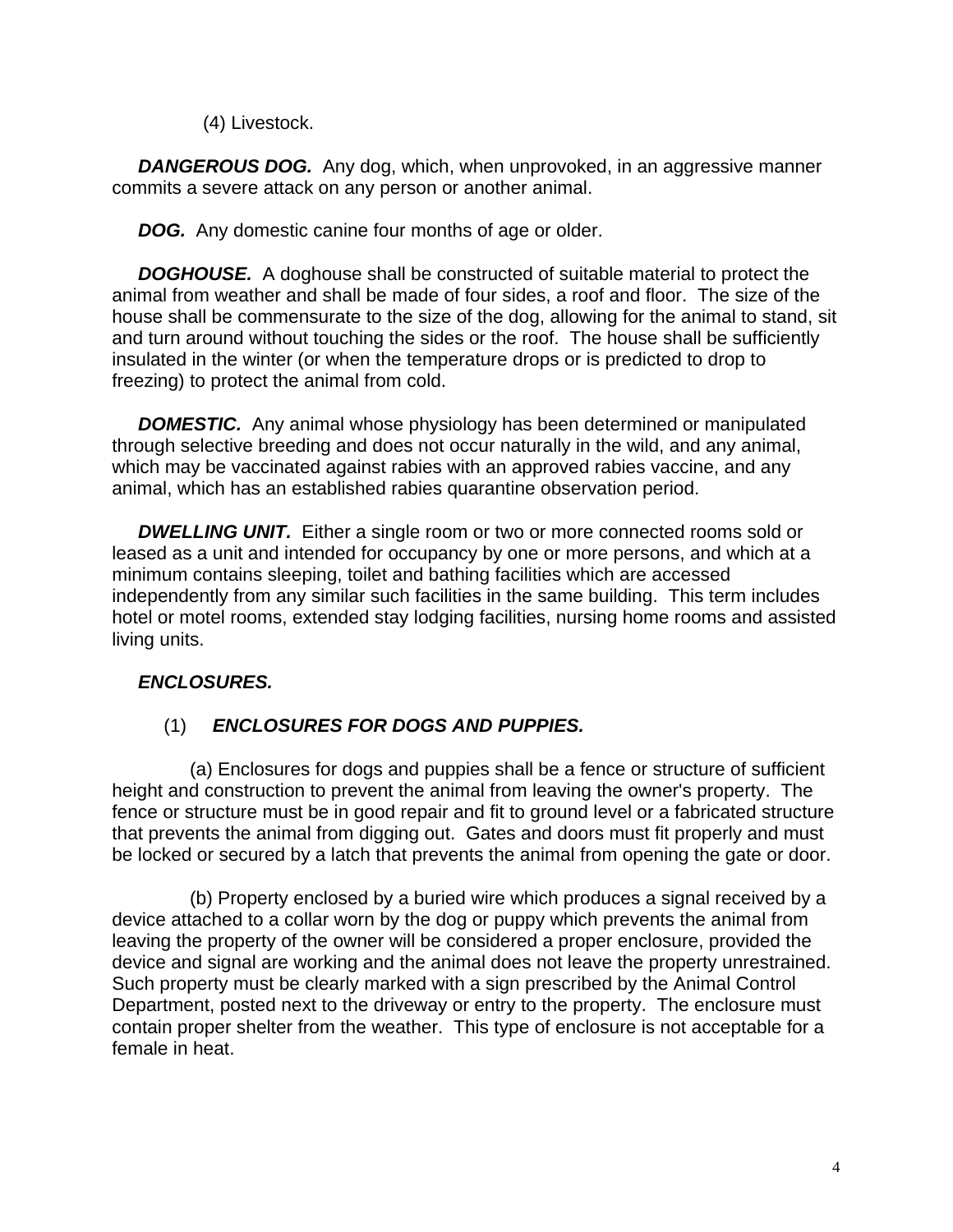(2) *ENCLOSURES FOR POTENTIALLY DANGEROUS DOGS AND DANGEROUS DOGS.* Enclosures for potentially dangerous dogs and dangerous dogs shall be an uncovered fence or structure at least seven feet in height, installed beneath ground level or in concrete or pavement, or a fabricated structure, to prevent digging under it, and with a gravel or concrete floor, sufficient in size to allow the dog to stand, sit, and turn around in a natural position, and which allows for an adequate exercise area for the size/breed being kept. Either enclosure shall be designed to prevent the entry of children or unauthorized persons or animals and to prevent those persons from extending appendages inside the enclosure. The enclosure must contain proper shelter from the weather. A "DANGEROUS DOG" sign prescribed by the Animal Control Department must be posted at the entry to the property.

**EXOTIC SPECIES.** Any animal whose natural habitat is outside the continental United States excluding non-venomous reptiles and fish.

**FEES.** Fees are monetary amounts set by resolution of the Board of Commissioners for licenses and other activities of the Animal Control Department and Shelter wherein a monetary amount may be charged.

**FOSTER DOG.** A dog that has come from an organization such as an animal shelter, humane society, animal protection shelter or other such facility for the purpose of being temporarily housed in a residence or dwelling unit until a permanent placement can be found for the dog. Any foster dog four months of age or older must be licensed pursuant to the provisions of Article IV of this Ordinance. The limit of foster dogs may be controlled by township, city or village ordinance and is subject to Article IV Section 4.1(B).

 *HUMANE SOCIETY.* Any organization existing for the purpose of the prevention of cruelty to animals and incorporated under the laws of the State of Michigan and registered with the Department of Agriculture.

**IDENTIFICATION.** For purposes of this ordinance, identification is a current license tag or a microchip.

**KITTEN.** Any domestic feline younger than four months of age.

 *LICENSE.* For purposes of this Ordinance, a license is a metal tag provided by the County Treasurer and meeting the requirements of State Statute for the purpose of identifying an owner's animal.

 *LICENSE FACILITY.* Any facility and/or business operation or person designated by the County Treasurer pursuant to Article V of this ordinance to issue licenses required by this ordinance and/or provide applications thereto.

 *LIVESTOCK.* Horses, stallions, colts, geldings, mares, fillies, ponies, sheep, rams, lambs, llama, alpaca, buffalo, bulls, bullocks, steers, heifers, cows, calves and other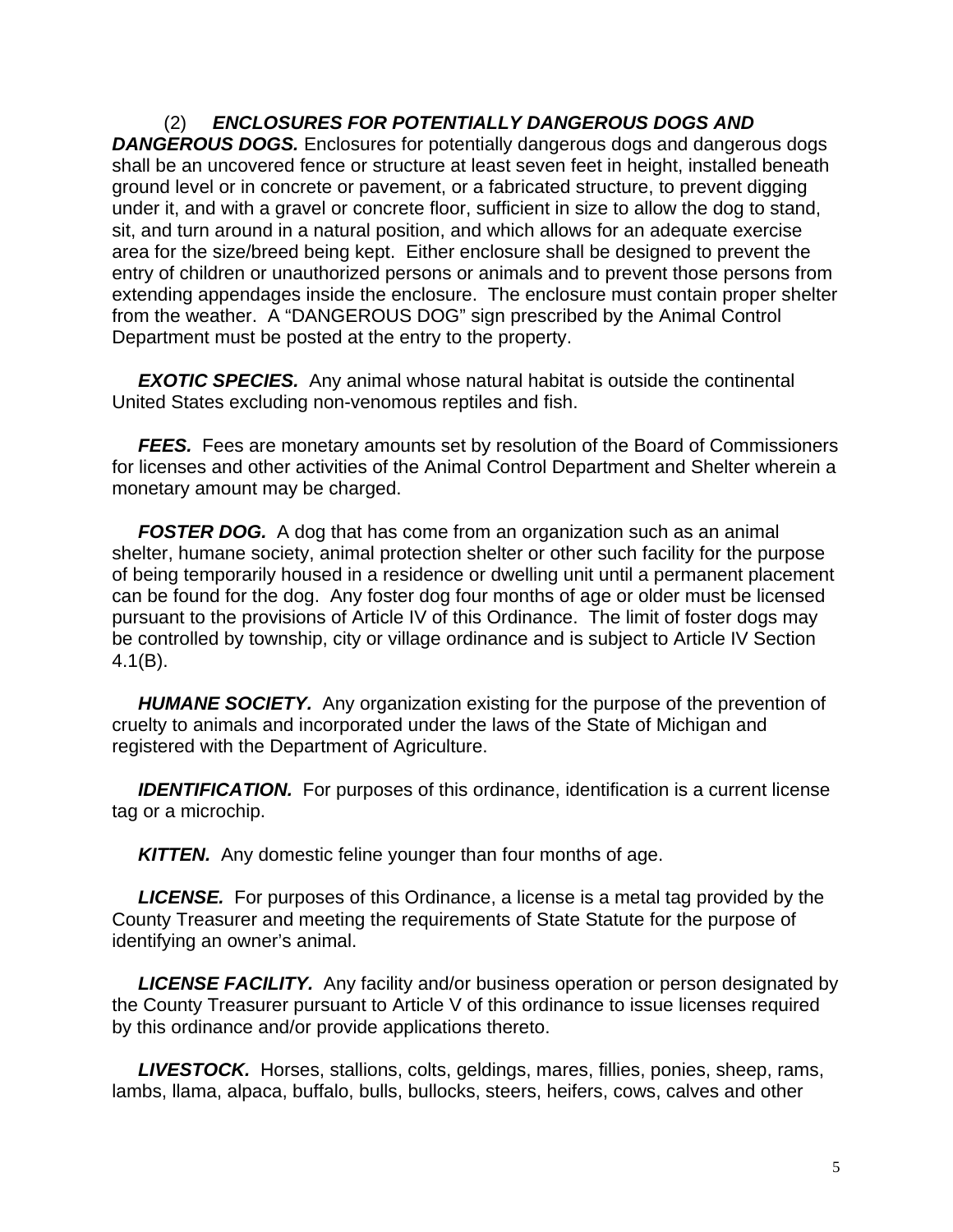exotic beef breeds, mules, jacks, jennets, burros, goats, kids, swine and confined and domesticated hares and rabbits.

 *LAW ENFORCEMENT OFFICER.* Means any person employed or elected by the People of the State of Michigan, or by the County or any municipality of the County or Township, whose duty it is to preserve law enforcement or to make arrest or to enforce the law and includes game, fish and forest fire wardens and members of the state law enforcement and conservation officers.

 *MICROCHIP.* A passive transponder which can be implanted in an animal and which is a component of a radio frequency identification (RFID) system. Such system must be compatible with a scanner used by the Animal Control Department.

 *OCCASIONAL SALE.* Any sale of a single animal or a single litter of puppies, or otherwise which is on a random, unsystematic basis and does not exceed the sale of one animal or one litter over a 12-month period.

**OWNER.** A person who owns (with proof acceptable to an animal control or law enforcement officer) or harbors a dog or other animal.

 *PERSON.* An individual, partnership, association, company, firm, business or corporation.

**PET BIRDS.** Any tamed or domesticated bird kept caged or indoors.

**PET RODENTS.** Hamsters, gerbils, mice or similar rodents which are kept as domesticated or tamed animals and which are kept caged or within doors at all times.

**PET SHOP.** Any person engaged in the business of breeding, buying, selling at retail or as a broker of animals of any species for profit-making purposes.

## *POTENTIALLY DANGEROUS DOG.*

 (1) Any dog which, when unprovoked, bites, punctures, scratches, or bruises any person.

 (2) Any unrestrained dog which, when unprovoked, bites, punctures, injures, or kills another domestic animal while that animal is restrained in compliance with this Ordinance.

**POULTRY.** All domesticated fowl and all game birds, which are legally kept in captivity.

**PUBLIC NUISANCE** means any dog that barks, whines or howls in an excessive, continuous fashion.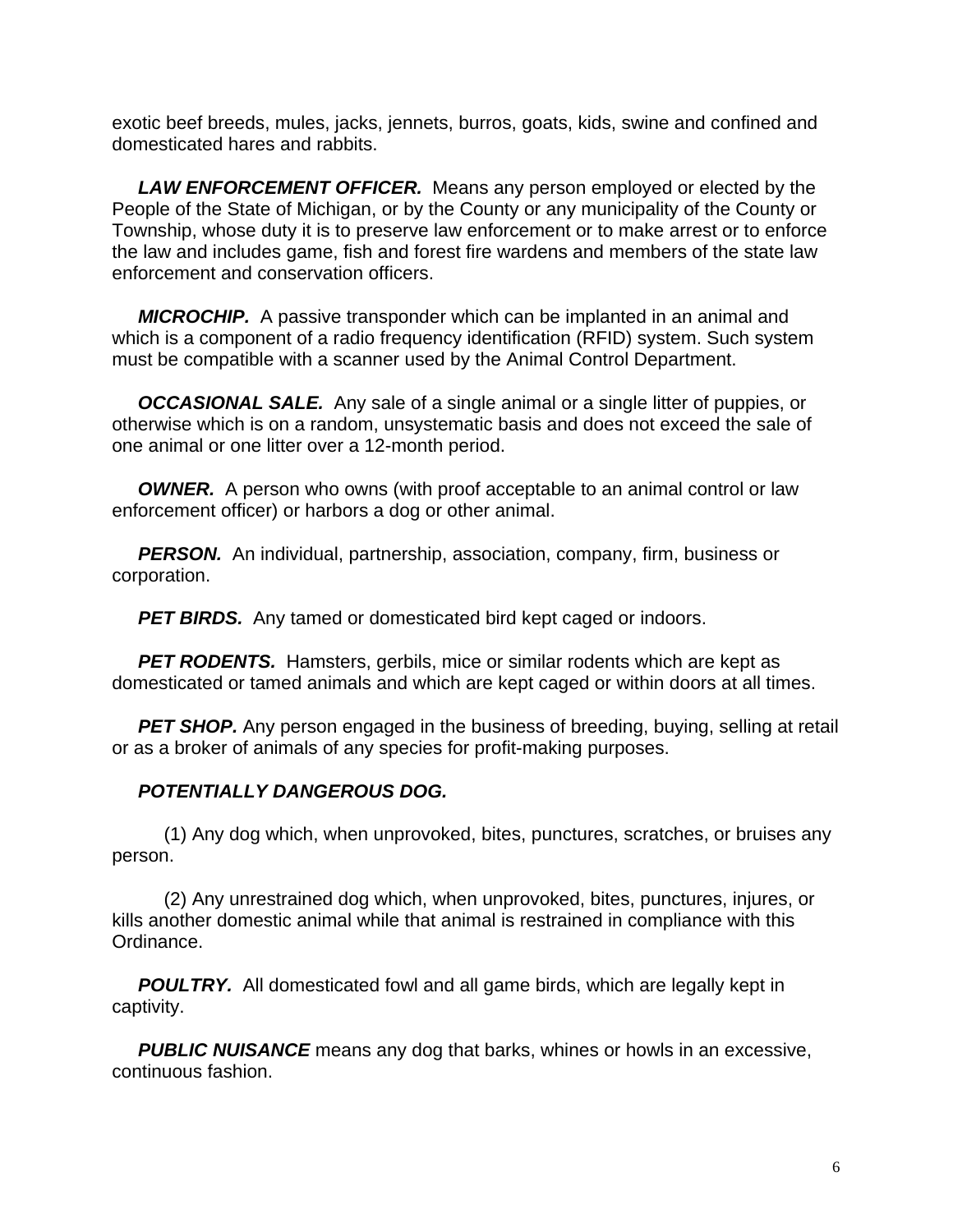**PUPPY.** Any domestic canine younger than four months of age.

 *QUARANTINE.* Humane confinement of an animal in a secure enclosure which enclosure prevents the animal from coming into unplanned contact with any other animal or human being.

 *REASONABLE HOURS.* The normal business hours of any establishment or business regulated by this chapter.

 *RESIDENCE.* Commonly known as a home, trailer, dwelling unit or house that is occupied by one or more persons and is sanctioned by a governmental agency as being suitable for occupancy.

*RESIDING.* The act of living in or occupying a residence or dwelling unit.

 *RESPONSIBLE PERSON*. For purposes of this Ordinance, a responsible person shall be a person charged with or who has assumed control of a dog or puppy that is off the premises of its owner.

# *RESTRAINT.*

 (1) For puppies and dogs, *RESTRAINT* shall mean on the premises of the owner or confined in an enclosure as previously defined, or accompanied by the owner on the owner's property and under his/her direct control. If off the premises of the owner, the animal must be restrained by a lead or leash and under the control of a responsible person, or accompanied by a responsible person into an enclosed "off-leash" area designated by the State of Michigan or the County of Cass and in conformance with all regulations and/or requirements imposed as a condition of utilizing such "off-leash" area by such Department of Parks, or its designee.

 (a) It is prohibited to exclusively restrain a dog or puppy by a fixed-point chain or tether. A fixed-point restraint may be used temporarily but not to exceed ten (10) hours in a twenty-four (24) hour period.

 (b) A dog may be exclusively restrained by a chain or tether provided that it is at least ten (10) feet in length and attached to a pulley or trolley mounted on a cable, which is also at least ten (10) feet in length and mounted no more than seven (7) feet above ground level and provided the animal has access to a proper doghouse.

 (c) Any tethering system employed shall not allow the dog or puppy to leave the owner's property.

 (d) No chain or tether shall weigh more than 1/8 of the dog or puppy's body weight.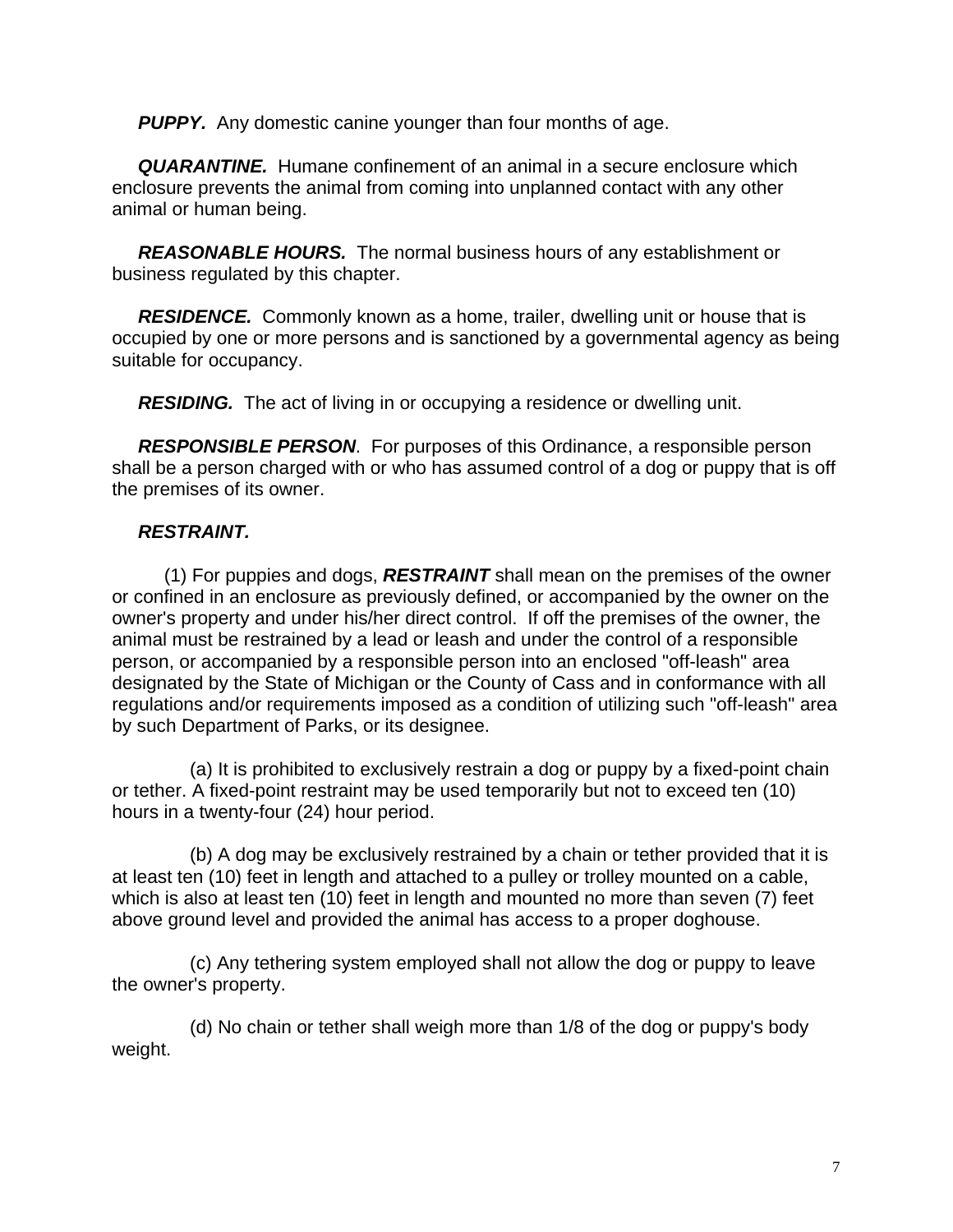(e) Any chain or tether shall be at least ten (10) feet in length and have swivels on both ends.

 (f) Any chain or tether must be attached to a properly fitting collar or harness worn by the animal.

 *SERIOUS INJURY.* Serious injury means permanent, serious disfigurement, serious impairment of health, or serious impairment of a bodily function of a person.

 *SEVERE ATTACK.* An unprovoked attack in an aggressive manner upon a human or animal in which the victim suffered a bite(s), slashing or clawing or was shaken violently, or which caused serious trauma or death.

**SHELTER.** The term "Shelter" shall be used to designate the Cass County Animal Shelter and this term shall be used throughout this ordinance instead of the proper name Cass County Animal Shelter.

**SINGULAR WORD.** A singular word shall include the plural. Masculine shall include the feminine and neuter.

**THEATRICAL EXHIBITION.** Any exhibition or act featuring performing animals. Such exhibitions shall not include dog and cat shows which are sponsored and/or sanctioned by the American Kennel Club, the United States Kennel Club, the Cat Fanciers Association, American Cat Fanciers Association or any affiliate thereof nor shall it include any primary horse show.

 *UNFIT FOR PURCHASE.* Any disease, deformity, injury, physical condition, illness or any defect which is congenital or hereditary and which would adversely affect the health of the animal, or which was manifest, capable of diagnosis or likely to have been contracted on or before the sale and delivery of the animal. For purposes of this ordinance, veterinary findings of internal and external parasites shall not be grounds for declaring the animal unfit for purchase unless the animal is clinically ill due to such condition. An animal shall not be found unfit for purchase on account of injury sustained or illness contracted subsequent to the consumer's taking possession thereof.

 *VACCINATIONS.* The injection by a veterinarian or other qualified persons of vaccines approved by the Unites States Department of Agriculture.

*VETERINARIAN.* A licensed and accredited practitioner of veterinary medicine.

 *VETERINARY HOSPITAL.* Any establishment maintained and operated by a licensed veterinarian on the premises for the diagnosis and treatment of diseases and injury to animals and/or for the hospitalization of animals for diagnostic or recuperative purposes.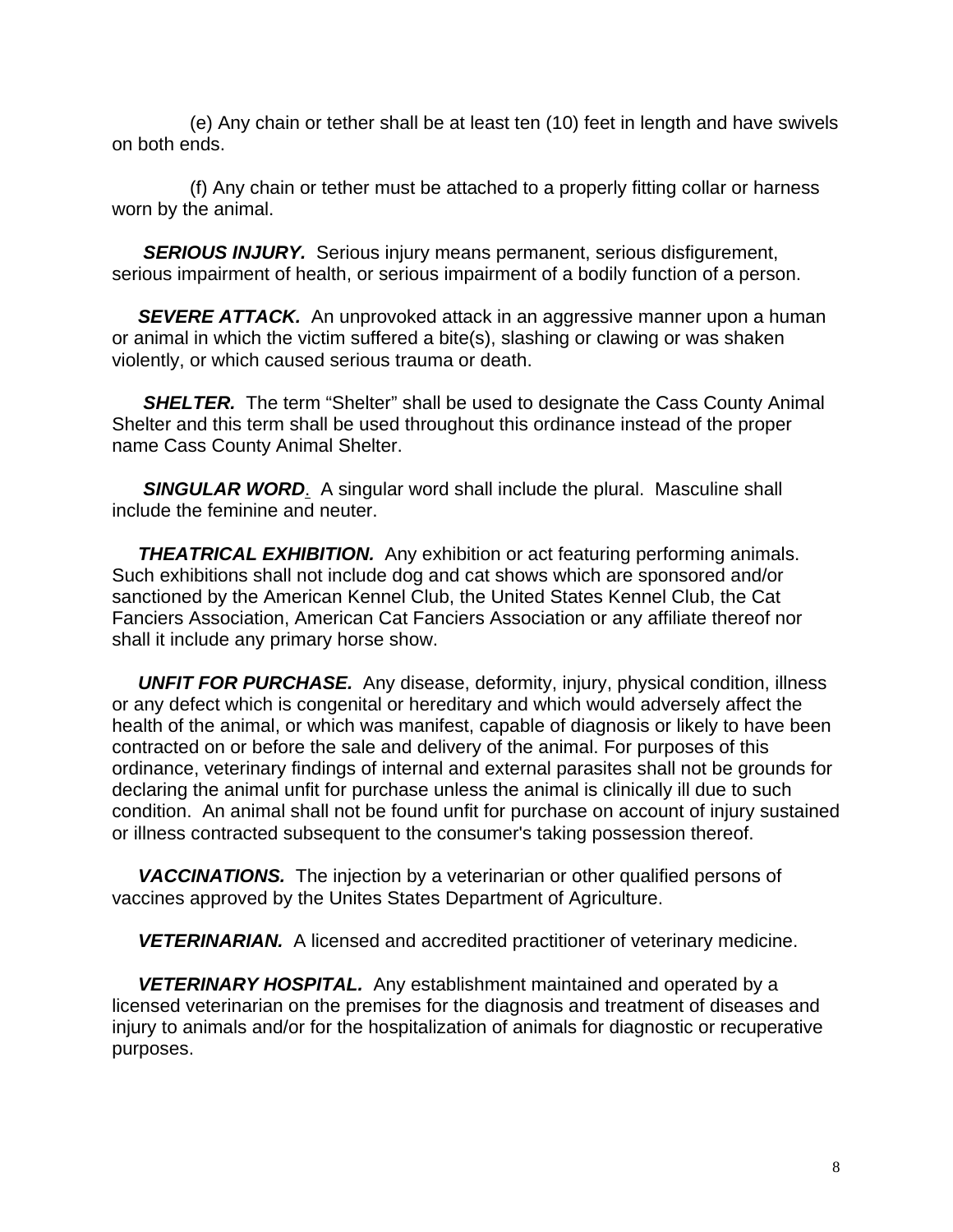## *VICIOUS ANIMAL.* Any animal:

- 1. which has previously attacked or bitten a human being or other domestic animal other than under justifiable circumstances;
- 2. which has behaved in such a manner that the owner thereof knows or should reasonably know that the animal is possessed of tendencies to attack or bite human beings or other domestic animals other than under the type of circumstances that would be justifiable.

The circumstances that would be justifiable in subsections 1 and 2 above are those set forth in Section 1(a)(I-iv) of 1988 PA 426, being MCLA287.321;MSA 12.545(21).

 *WILD ANIMALS.* Any animal which is not typically domesticated or found on farms or in residential homes, but which are typically found in the wild, zoos, circuses, wildlife sanctuaries or nature preserves. This definition includes, but is not limited to, such animals as primates, elephants, rhinoceroses, camels, all members of the Felidae family including, but not limited to, lions, tigers, leopards, panthers, cheetahs, cougars, jaguars, lynx, mountain lions, puma, bobcat, ocelot, and servals or any other species of non-domesticated cat, badgers, bears, beavers, coyotes, coyote hybrids, wolves, wolf hybrids, crows, deer, antelope, elk, mink, moose, muskrat, fox, fox hybrids, opossums, otters, ostriches, emu, wild rabbits, raccoon, skunks, venomous snakes, squirrels, wild turkey, crocodiles, alligators, seals, sharks and whales.

**WILDLIFE.** Any animal, which occurs naturally in a wild state. This includes any animal which is a hybrid of wildlife.

 *ZOOLOGICAL GARDEN.* Any park or zoo operated by other than a governmental agency or foundation.

## **ARTICLE III**

## **ANIMAL CONTROL DIRECTOR**

*Section 3.1* **OFFICE OF ANIMAL CONTROL DIRECTOR.** An Animal Control Director shall be appointed by the Board of Commissioners, upon recommendation of the Sheriff and the County Administrator, for such term or terms as they designate and shall serve at the pleasure of the Board. An Animal Control Director shall meet minimum standards set by the Board of Commissioners and shall be properly deputized as a law enforcement officer by the County Sheriff for the purposes of this ordinance and shall be legally authorized to have the power to issue notice of violations and/or misdemeanor citations to any person in violation of the provisions of this ordinance.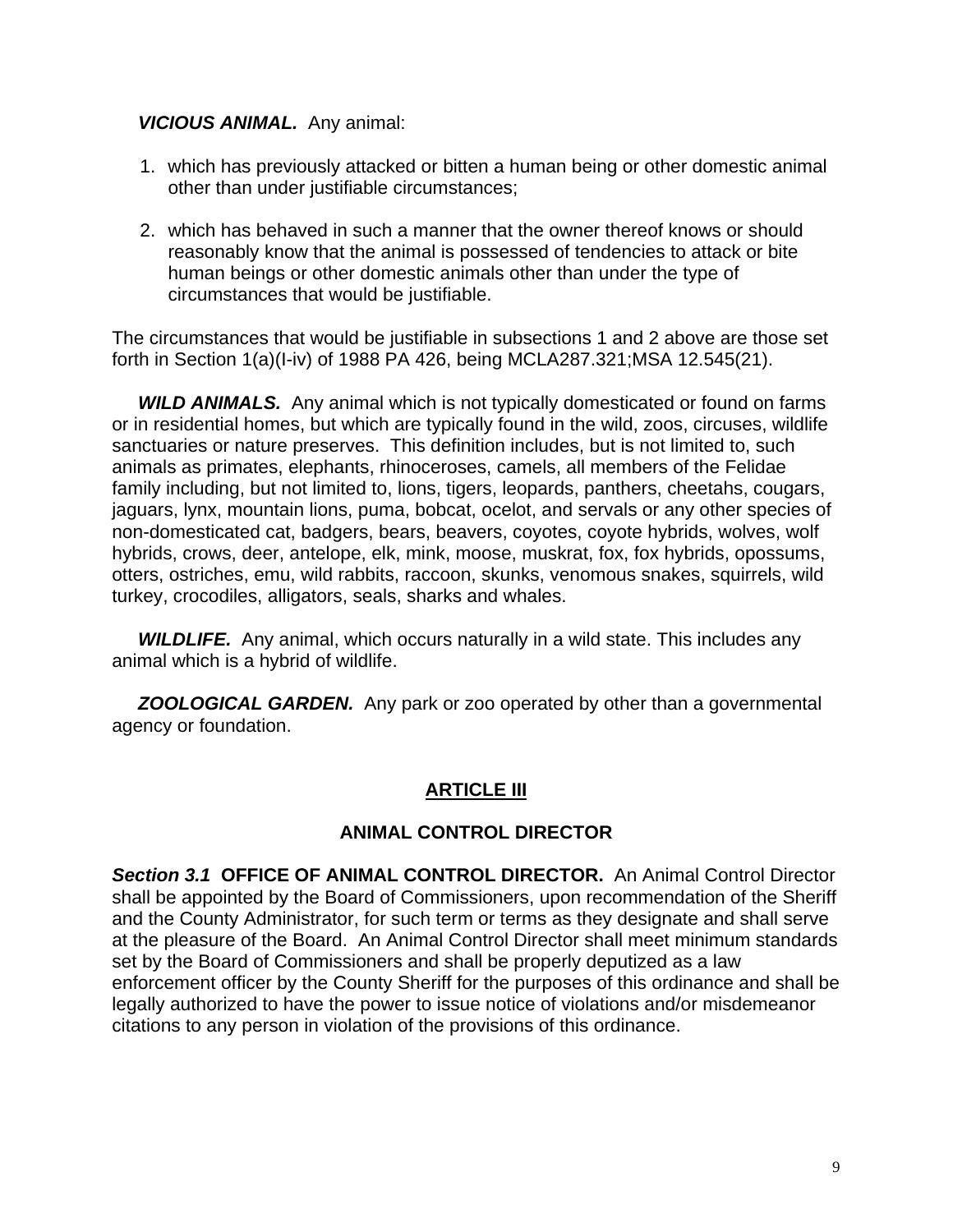*Section 3.2* **COMPENSATION.** The Animal Control Director shall be paid a salary as set by the Board of Commissioners in lieu of all fees and other remuneration under the statutes of this State.

*Section 3.3* **DUTIES.** The Animal Control Director shall fulfill the duties as set out in the Position Description adopted by the Board of Commissioners.

*Section 3.3(1)* **CENSUS.** The Board of Commissioners shall, by resolution, cause a dog census to be made in the County.

 (a) The Animal Control Director shall hire census takers to conduct the dog count. The dog count shall be taken beginning March 1 and completed before June 1, or such other time as specified by the Board.

 (b) The Animal Control Director shall cause all census takers to be sworn as deputy animal control officers by the County Sheriff; the Animal Control Director shall have the power to dismiss census takers for failure to carry out duties prescribed by the Animal Control Director.

 (c) The census takers shall canvass each residence in the county, and upon finding an unlicensed dog, the census taker shall issue a notice of violation to the owner, possessor, or person harboring such dog under this ordinance to appear at the Animal Shelter to answer said notice of violation. A person, firm or corporation, failing to appear at the Animal Shelter within the appropriate time limits or failing to pay the fee connected to the notice of violation shall be issued a Uniform Citation to appear in District Court or such other court of the County. A person convicted of violating any of the provisions of this section shall, upon being found guilty, be punished as hereinafter set forth in Article XX.

# **ARTICLE IV**

## **DOG LICENSE, KENNEL LICENSE, LOSS OF LICENSE, TAG REMOVAL, NON-RESIDENTS TRANSFERABILITY, AND VACCINATIONS**

## *Section 4.1* **DOG LICENSES. LIMITATION. FIXATION OF TAGS.**

(A) Effective upon passage of this ordinance and from that day forward, every owner of a dog four (4) months of age or older who resides or whose dog resides in Cass County and who is regulated by this Ordinance shall apply to the County Treasurer or license facility designated by the County Treasurer, for a dog license. Individual dog licenses shall be issued in conjunction with a valid rabies vaccination certificate and shall be valid for one calendar year from January to December and must be renewed annually, unless said period is changed in conjunction with applicable State Statutes. Licenses and rabies vaccinations shall be required for each dog four months of age or older. Animals kept temporarily (not in excess of 30 days unless granted an extension by the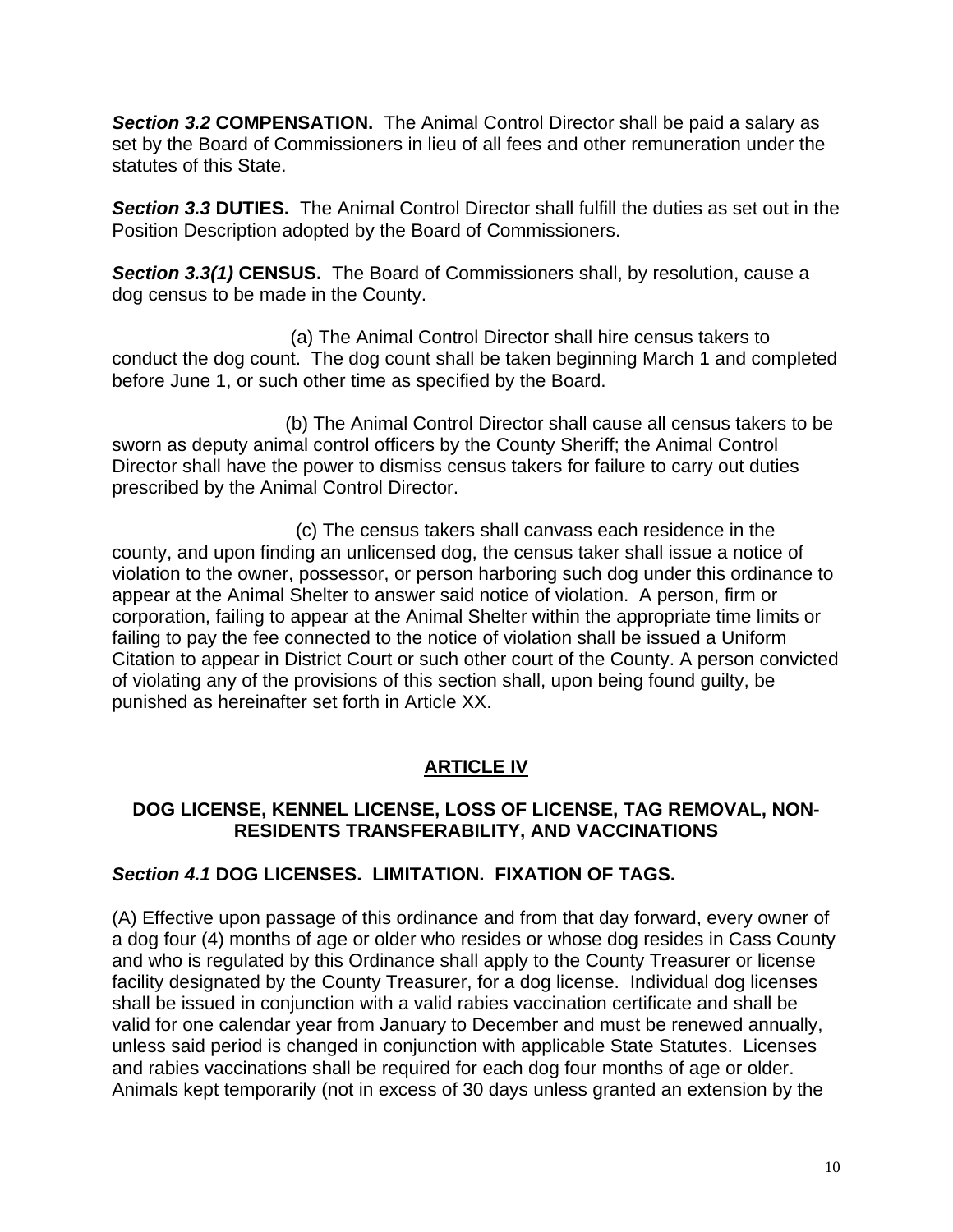Animal Control Department) for the purpose of breeding or showing shall not require an individual dog license provided the owner has proof of a current rabies vaccination. Application for such license shall be made in accordance with the applicable laws of the State of Michigan and shall be accompanied by proof of vaccination of the dog for rabies.

(B) The limit of individual licensed dogs in any residence in Cass County is no more than five (5) dogs four months of age or older. Should the individual occupying a residence or dwelling unit wish to license more than five (5) dogs, they must apply to the Department for an inspection.

 (C) License tags shall be firmly attached to a harness or collar worn by every dog. If the license is not attached to the collar, then the dog must be micro-chipped.

(D) Fees for dog licenses and inspections shall be established by resolution of the Board of Commissioners.

*Section 4.2* **KENNEL LICENSE. FIXATION OF TAGS.** (A) Any person who keeps or operates a kennel may, in lieu of individual licenses required under this ordinance and under the laws of the State of Michigan, apply to the Animal Control Department for a kennel license allowing him/her to keep or operate such kennel in accordance with the applicable laws of the State of Michigan provided however that the kennel facility is not required under State law to be registered as an animal protection agency, pursuant to MCLA 287.331.

 (B) All kennels must be inspected and approved in writing under rules promulgated by the Animal Control Department annually on or before March 1 of each year hereafter. Each new request for a kennel license shall be accompanied by a written statement of approval directed to the Animal Control Director, from the zoning board or planning commission of the village, township or city in which the kennel shall be located, or, if no such board or commission exists, by the village council, township board or city council in which the kennel shall be located.

 (C) Kennel license tags shall be firmly attached to a harness or collar worn by every animal specified to be in the kennel. If the license is not attached to the collar, then the dog must be micro-chipped.

 (D) Fees for kennel inspections and kennel licenses shall be established by resolution of the Board of Commissioners.

 *Section 4.3* **LOSS OF LICENSE TAG.** If any dog tag is lost, it shall be replaced without cost by the county treasurer, upon application by the owner of the dog, and upon sworn statement of the fact regarding the loss of such tag.

*Section 4.4* **TAG REMOVAL.** It shall be unlawful for any person except the owner or authorized agent to remove any license tag from a dog.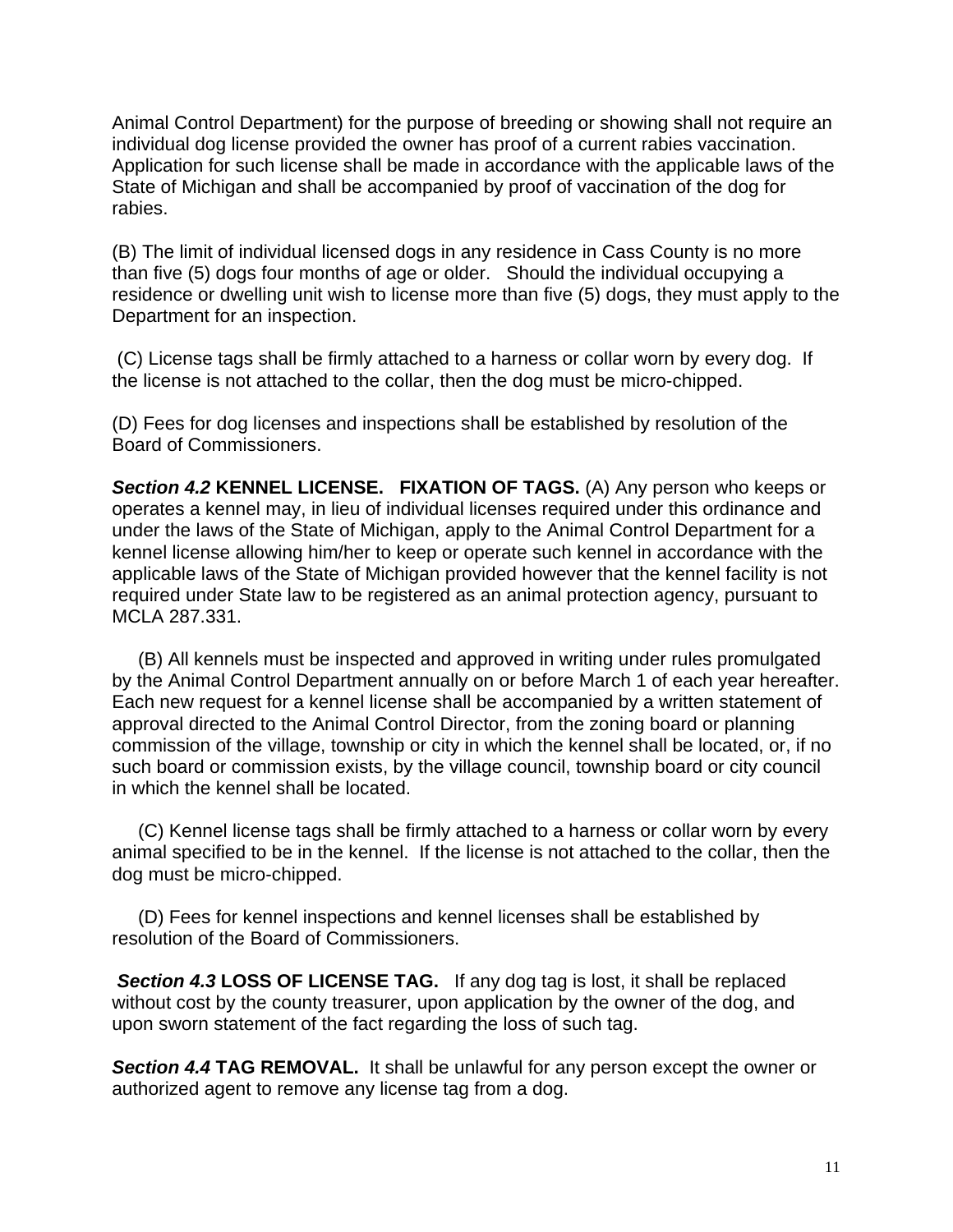*Section 4.5* **TRANSFERABILITY.** No license or license tag issued for one dog shall be transferable to another dog.

**Section 4.6 NON-APPLICABILITY TO NON-RESIDENTS.** Sections 4.1 through 4.2 requiring a license shall not apply to non-residents of Cass County who are keeping or harboring domestic pets, provided that animals of such owners shall not be kept in Cass County longer than 30 days and that the animals shall be kept under restraint. No nonresident shall, however, keep any dog in Cass County over the age of four months that has not been vaccinated against rabies with an approved rabies vaccine.

*Section* **4.7 VACCINATIONS; RABIES INFORMATION.** (A) Every owner of a dog four months of age or older shall have it vaccinated against rabies. Any owner of a dog reaching four months of age shall have such animal vaccinated by the thirtieth day after the date the dog attained this age. Such vaccination shall be in accordance with the vaccination requirements prescribed by the Michigan Department of Agriculture, Board of Veterinary Medicine or Michigan Department of Health. Rabies vaccination must be performed by a licensed, accredited veterinarian.

 (B) The veterinarian administering the vaccination shall issue to the dog owner a vaccination certificate on a form prescribed by the Michigan Department of Agriculture. The vaccination certificate shall be prepared and issued in triplicate. Each vaccination certificate shall bear the name and address of the issuing party, a serial tag number, an expiration date, the name of the animal and a brief description of the animal vaccinated. The veterinarian or qualified person shall also furnish each owner with a metal tag bearing serial tag number and the name of the veterinary facility issuing it.

# **ARTICLE V**

## **COUNTY TREASURER'S RECORDS AND DUTIES**

*Section 5.1* **LICENSE FACILITY.** The county treasurer shall provide the city treasurer, each township treasurer and any other license facility deemed appropriate, with license applications and/or tags on or before December 1<sup>st</sup> of each year.

*Section 5.2* **RECORDS.** (A) The county treasurer shall keep a record of all dog licenses, and all kennel licenses, issued during the year in each city and township in the county. Such records shall contain the name and address of the person to whom each license is issued. In the case of an individual license, the record shall also state the breed, sex, age, color and markings of the dog licensed; and in case of a kennel license, it shall state where the business is conducted. The record shall be a public record and open to inspection during business hours. He/She shall also keep an accurate record of all license fees collected by him/her or paid over to him/her by any city, township treasurer or other license facility.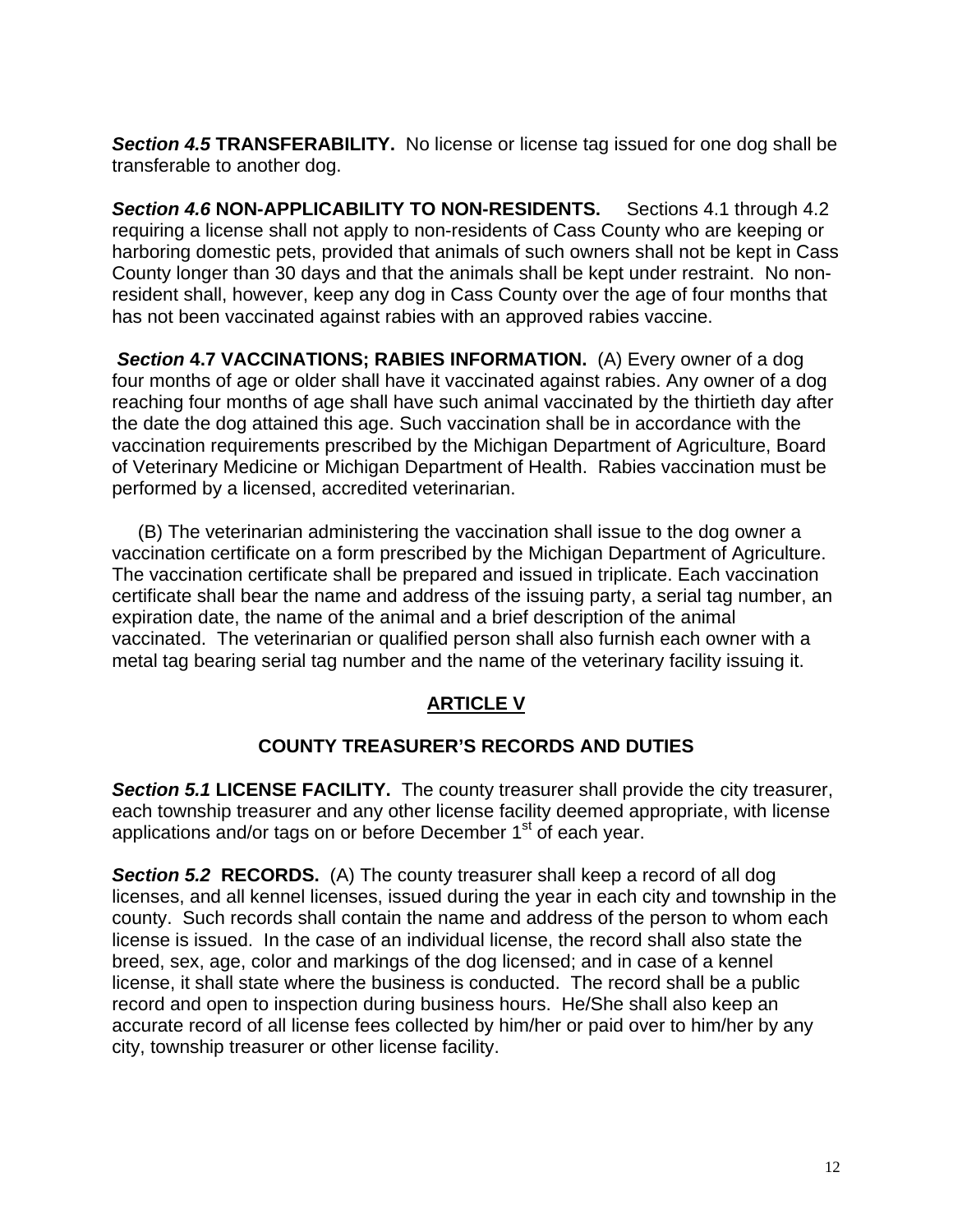(B) In all prosecutions for violation of the ordinance, the records of the county treasurer's office showing the name of the owner and the license number to whom any license was issued and the license tag affixed to the collar or harness of the dog showing a corresponding number shall be prima facie evidence of ownership or nonownership of any dog and of issuance or non-issuance of a dog license or tag.

*Section 5.3* Every township or city treasurer in the County shall, before December 1 of each year, make application to the county treasurer for the necessary license blanks and tags for the ensuing year and after receipting therefore, may issue dog licenses and tags in a likely manner, and upon like application as prescribed for the issuing of license by the treasurer. Each township or city treasurer shall not later than March 1<sup>st</sup> of each year return to the county treasurer all unused tags together with the book or books from which he/she has issued dog licenses, with the stubs therein contained properly filled out, and showing the names of each license and the number of each license issued to him/her and a full description of each dog licensed by him/her. He/She shall also on or before March 1<sup>st</sup> of each year pay over all monies received by him/her for issuing licenses for a fee, set by the Board of Commissioners, will be paid to townships, cities and villages for issuing and recording the same. Any city may, by resolution of its legislative body, provide that its clerk shall perform the duties by this act imposed on its treasurer. Upon the adoption of such a resolution the treasurer of such city shall not be required to issue licenses under this act but the clerk of such city shall thereupon perform in like manner and under like terms and conditions and with the like compensation, all of the duties imposed upon the city treasurer by this act.

*Section 5.4* Upon application and proof of immunization as provided above, the various township treasurers or the county treasurer shall issue a dog license and tag to the applicant. If such application is made between November  $1<sup>st</sup>$ , and the last day of February, the fee shall be as provided for by the Board of Commissioners. Any dog required to be licensed after the normal November 1<sup>st</sup> to the end of February licensing period, shall be licensed within thirty (30) days and the fee shall be as provided for by the Board of Commissioners. Beginning March 1<sup>st</sup> of each year, the County Treasurer shall issue, upon application and proof of immunization, a delinquent dog license and tag to the applicant. A delinquent fee set by the Board of Commissioners in addition to the normal licensing fee, will be charged for any dog which should have been licensed before the last day of February, or which was not licensed within thirty (30) days if said dog was not required to be licensed during the regular November 1<sup>st</sup> to the last day of February licensing period. The dog license shall be purchased in the County of Cass, Michigan.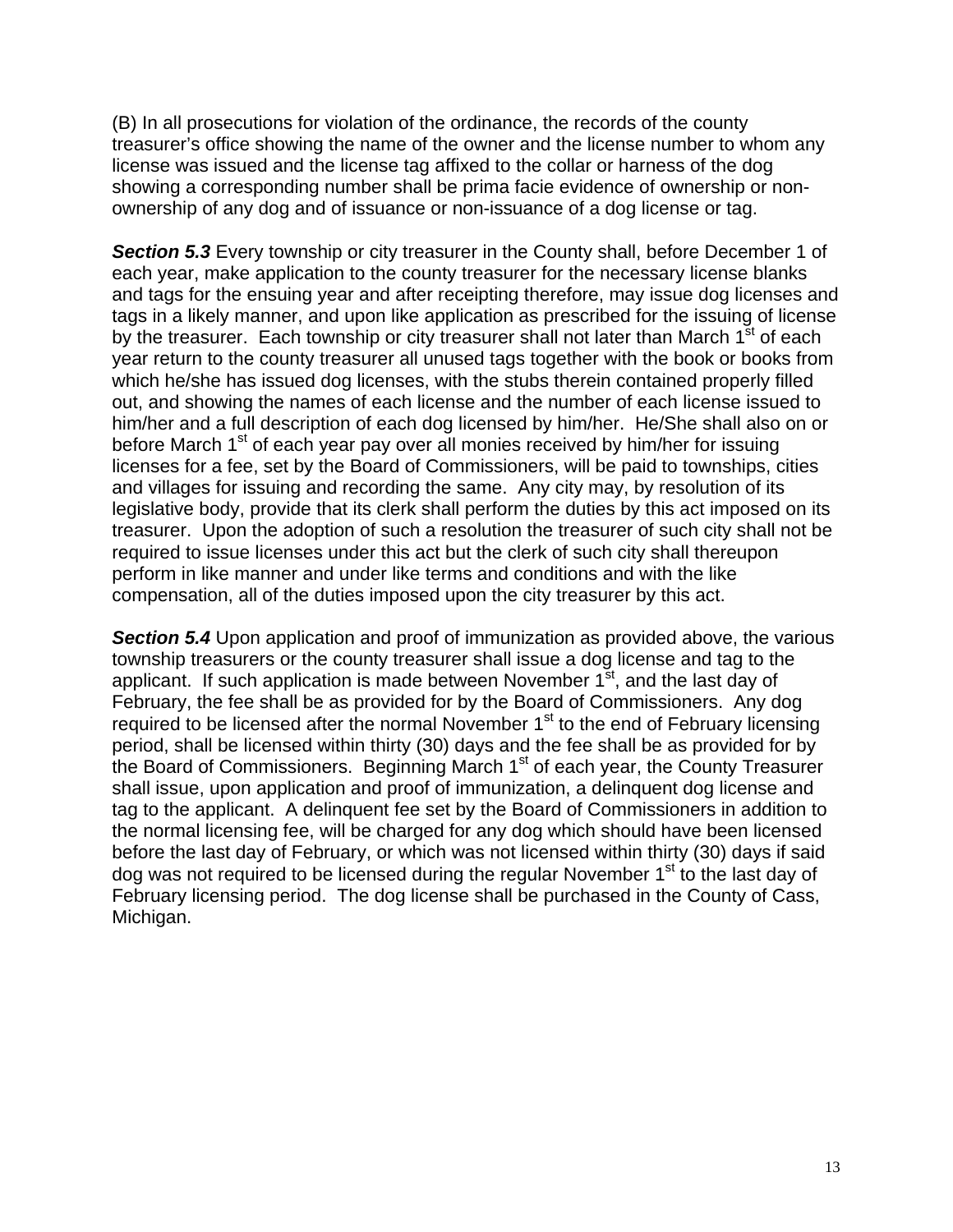### **ARTICLE VI**

### **RESTRAINT, CONFINEMENT OF A DOG IN HEAT, OWNER TO CONTROL DOGS, NUISANCES PROHIBITED, SANITARY DISPOSAL OF DOG FECES REQUIRED, RESIDENCY OF OWNER.**

#### *Section 6.1* **RESTRAINT REQUIRED.**

All dogs shall be kept under restraint at all times, as defined in this ordinance, except as otherwise provided herein, and any deviation or violation thereof is strictly prohibited.

#### *Section 6.2* **CONFINEMENT OF DOG IN HEAT.**

Every female dog in heat shall be confined in a building or secure enclosure in such manner that such female dog cannot come into contact with another dog except for a planned breeding.

#### *Section 6.3* **OWNER TO CONTROL DOGS; NUISANCES PROHIBITED.**

No owner shall fail to exercise proper care and control of his or her dogs so as to prevent the following actions: excessive or continuous barking, yelping, or howling rising to the level of a public nuisance, molesting of passersby, chasing of vehicles, attacking domestic animals, trespassing upon school grounds or private property, or damaging property of any nature.

#### *Section 6.4* **SANITARY DISPOSAL OF DOG FECES REQUIRED.**

 (A) It shall be unlawful for any owner or person in charge of a dog, to permit such animal to be on any private property other than that of the owner or person in charge or control of such animal without the permission of the owner of said property, or on any streets, sidewalks, highways, school grounds, parks or other public property, or rightsof-way of the County other than duly designated bridle paths, without the owner or person in charge of such animals to have in his or her possession, a suitable device for the picking up, collection and proper sanitary disposal of the animal feces.

 (B) It shall be unlawful for the owner or person in charge of a dog to permit or allow such animal to excrete feces on any private property other than that of the owner or person in charge or control of such animal without the permission of the owner of said property, or on any streets, sidewalk, highways, school grounds, parks or other public property, or rights-of-way of the County other than duly designated bridle paths, unless the owner or person in control of such animal immediately removes all feces deposited by such animal and disposes of same in a sanitary manner.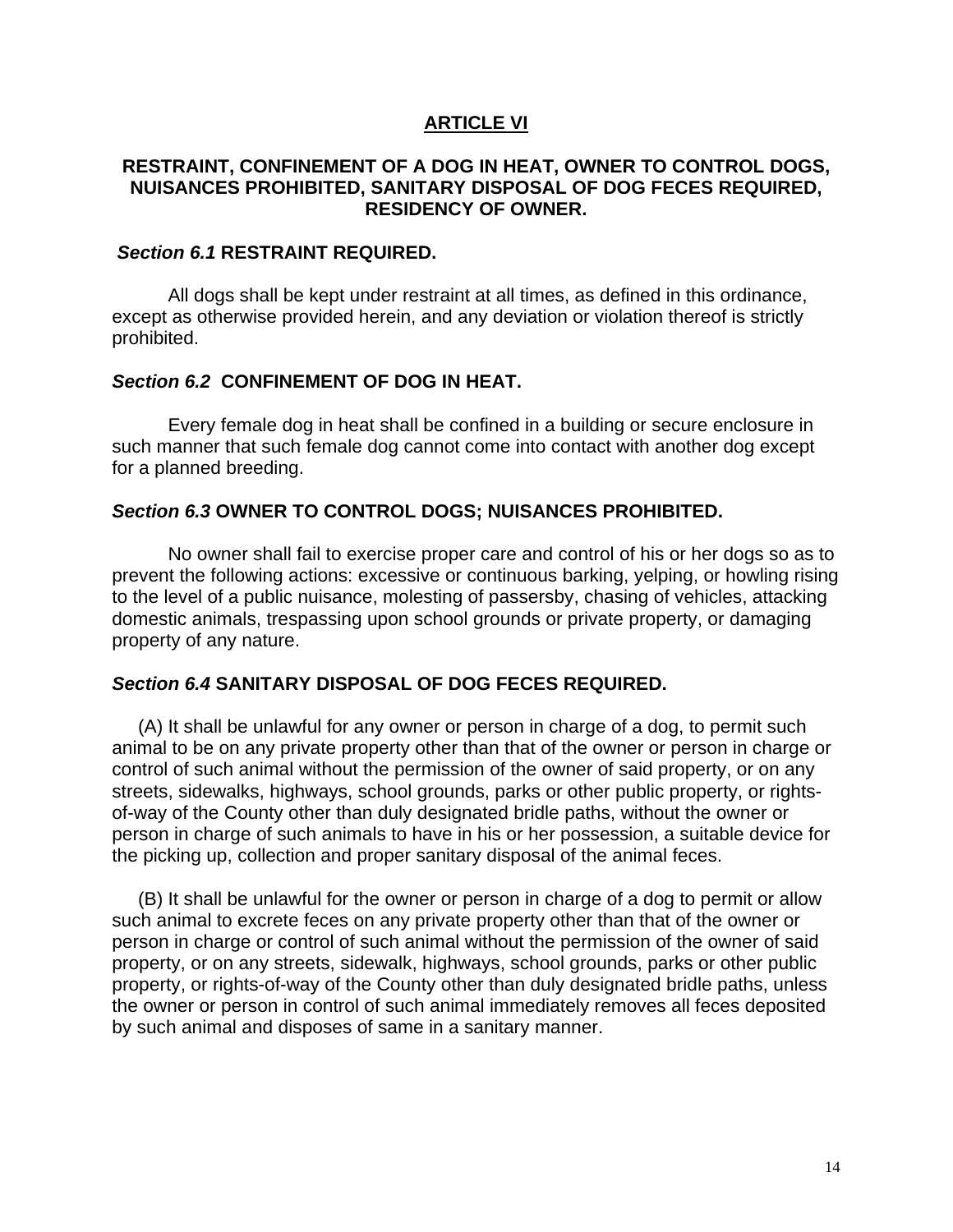(C) This section shall not apply to blind or visually impaired persons accompanied by a "seeing eye" or other certified assistance dog used for assistance of impaired individuals.

*Section 6.5* **LIVING ON PROPERTY.** It shall be unlawful for the owner of a dog to permit said animal to be restrained on property where no responsible person is residing. The exception to this section is when a dog is being used as a guard dog at a facility that is occupied during normal business hours.

# **ARTICLE VII**

## **IMPOUNDMENT**

## **IMPOUNDMENT AUTHORIZED; EUTHANASIA OF UNCLAIMED ANIMALS, ISSUANCE OF CITATIONS, CITIZEN COMPLAINTS, NOTIFICATION, RECLAIM OF IMPOUNDED ANIMAL**

*Section 7.1* **IMPOUNDMENT AUTHORIZED.** (A) Unrestrained domesticated animals may be taken to the Animal Shelter and there confined in a humane manner. However, if after a reasonable effort the seizure of any such unrestrained animal cannot be made or should the animal present a hazard to public safety or property or have an injury or physical condition which causes the animal to suffer, the Animal Control Officer or law enforcement officer may immediately destroy the animal by the most reasonable and humane means then available.

 (B) Impounded dogs shall be kept for not less than five days, unless reclaimed by their owners. If the owner can be identified by means of a license tag or otherwise, that animal must be held for not less than seven (7) days unless reclaimed by their owner.

*Section 7.2* **EUTHANASIA OF UNCLAIMED ANIMALS.** Animals not reclaimed by their owners within the established time periods and those not placed in suitable new homes, may be humanely euthanized by the Animal Control Director or his/her designees. However, if an impounded animal has an injury or physical condition, which causes the animal to suffer, the Animal Control Director or his/her designees may immediately humanely euthanize the animal.

*Section 7.3* **ISSUANCE OF CITATIONS.** At the discretion of the Animal Control Director, his/her deputies or other law enforcement officers, when a dog is found running at large and its ownership is known to the officer, such officer need not impound the dog, but may cite the owner of such dog as specified in Article XI of this ordinance.

 *Section 7.4* **CITIZEN COMPLAINTS.** Whenever a dog is running at large, and a complaint is made by a citizen to the Animal Control Director, his/her deputies or other law enforcement officers, such officer need not impound the dog, but may issue a warrant request and report to the prosecutor asking that the owner appear in court to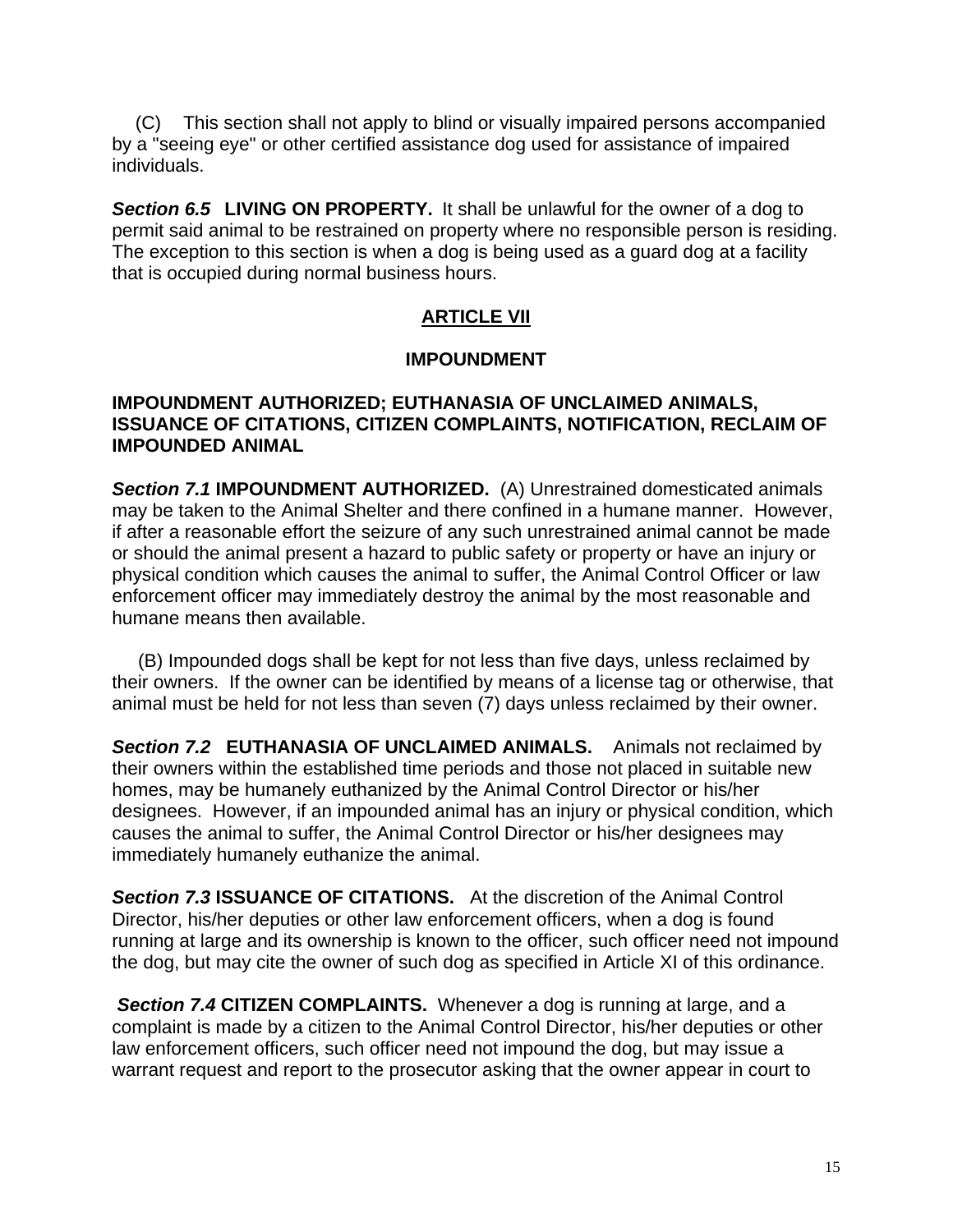answer charges of violation of this ordinance; provided, however, the complainant shall be required to appear in court to testify as to the violation.

*Section 7.5* **NOTIFICATION.** Immediately upon impounding a dog, the Animal Control Director shall make every reasonable effort to notify the owner of the dog so impounded and inform the owner of the conditions whereby he/she may regain custody of the dog pursuant to the regulations for the operation of the Shelter.

# **ARTICLE VIII**

## **RECLAIMING IMPOUNDED ANIMAL**

*Section 8.5* **RECLAIM OF IMPOUNDED ANIMAL**. (A) A dog owner may reclaim a dog from the Shelter by executing a statement of ownership, furnishing a license as required by this ordinance and paying the required fees posted at the Shelter.

 (B) Any dog which is impounded a second or subsequent time for violation of restraint requirements within a 12-month period will subject the owner to a graduated scale of reclaim fees as set forth by the Board of Commissioners.

# **ARTICLE IX**

# **CONFINEMENT OF DOGS, CATS OR FERRETS AFTER BITING**

## **CONFINEMENT OF OWNED ANIMAL, QUARANTINE ORDER, IMPOUNDMENT OF NON-RABIES VACCINATED ANIMAL, DISPOSAL OF ANIMAL NOT CLAIMED, TESTING OF SICK ANIMAL.**

*Section 9.1* **CONFINEMENT OF OWNED ANIMAL.** Any dog, cat or ferret that bites a person or animal shall be securely confined by the owner inside some appropriate building or enclosure for a minimum of ten (10) days following the biting of a person or animal, provided the animal that bit has a valid rabies vaccination. In the event the owner of such dog or cat shall fail to securely and properly confine the animal for such a period of time or the animal does not have a current rabies vaccination, then the animal shall be confined in the Animal Shelter or an approved veterinarian facility until the expiration of said ten (10) days period and satisfactory evidence is shown that said animal is not suffering from rabies. The costs of quarantine will be the responsibility of the owner of the animal.

*Section 9.2* **QUARANTINE ORDER.** All owners of dogs, cats or ferrets that have bitten a person or animal shall sign a Quarantine Order regarding the quarantine of their dog, cat or ferret and abide by the rules contained therein.

*Section 9.3* **IMPOUNDMENT OF NON-RABIES VACCINATED ANIMAL.** Any dog, cat or ferret running loose after biting some person or animal, and whose owner cannot be determined shall be kept and confined for a period of ten (10) days at the Shelter in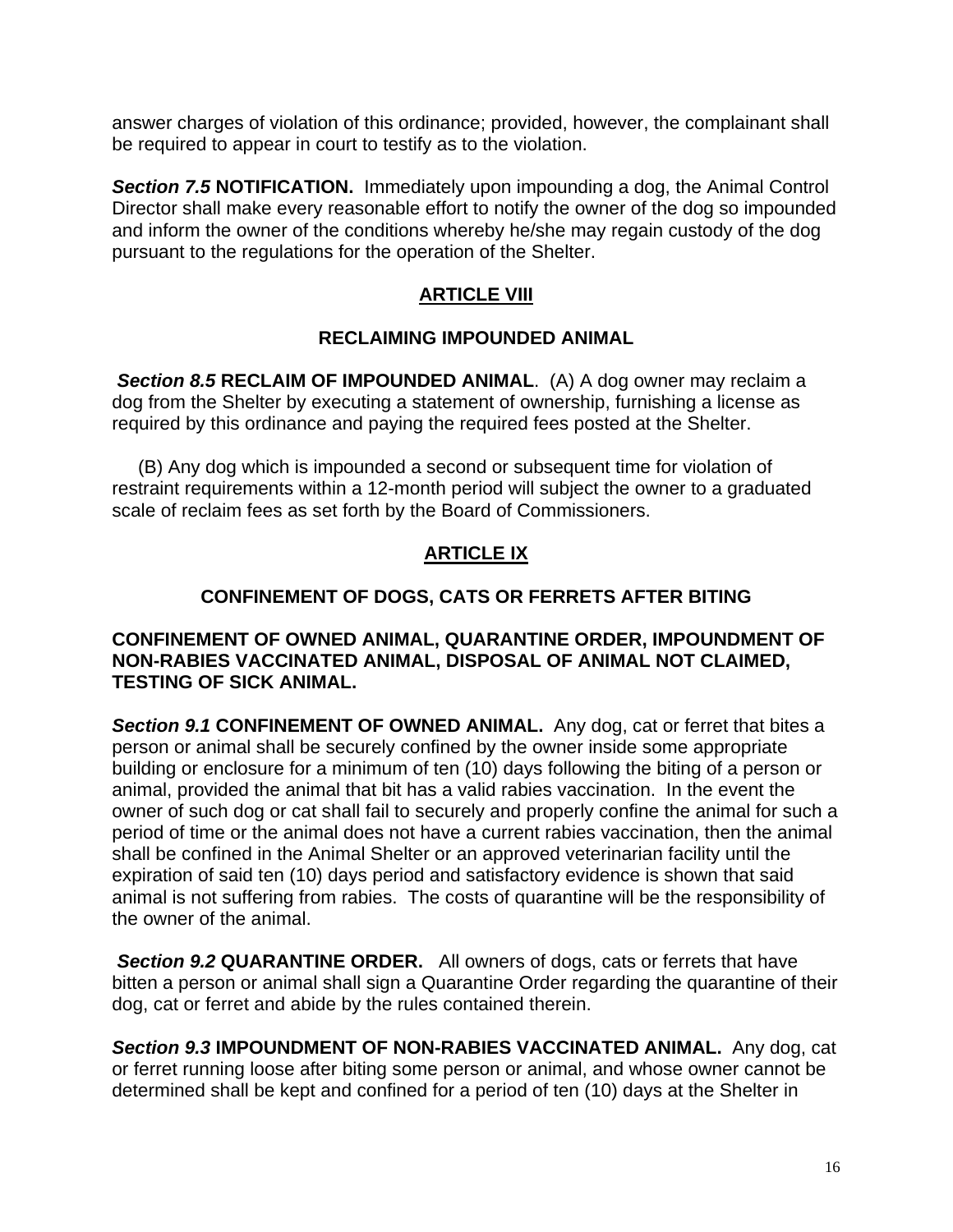accordance with the provisions of this section, and thereafter dispose of in accordance with the provisions of this ordinance, or such regulations that are in effect at the Shelter.

*Section 9.4* **TESTING OF SICK ANIMAL.** Should a dog or cat that is under quarantine die during the ten (10) day quarantine period or should it show signs of rabies and need to be humanely euthanized, the animal shall be tested for the rabies virus pursuant to standards set out by the Michigan Department of Community Health Rabies Protocol. Costs associated with the preparation and testing of the animal shall be borne by the owner of said animal.

# **ARTICLE X**

# **KILLING OF DOGS**

**Section 10.1** Any person may kill any dog which he/she sees in the act of pursuing, worrying or wounding livestock or poultry or attacking persons, and there shall be no liability on such person in damages or otherwise for such killing. Any dog that enters any field or enclosure which is owned or leased by a person and that field is producing livestock or poultry, outside of a city, unaccompanied by his/her agent or his/her owner, shall constitute a trespass, and the owner or his/her agent shall be liable in damages. Except as provided in this section, it shall be unlawful for any person, other than a law enforcement officer, to kill or injure or attempt to kill or injure any dog which bears a license tag for the current year. Also, except as provided in this section, it shall be unlawful for any person to: willfully, maliciously and without just cause or excuse to kill a dog.

# **ARTICLE XI**

## **ISSUANCE OF SUMMONS OR COMPLAINT TO DISTRICT COURT OR OTHER COURT OF CERTAIN FACTS; PROCEDURE AND VIOLATIONS; VIOLATION NOTICE**

The Animal Control Director, his/her deputies or any law enforcement officer may issue an appearance citation before the District Court or may make complaint before the District Court or the Magistrate of Cass County whenever one or more of the following facts exist:

**Section 11.1 DOG AT LARGE.** A dog is running at large unaccompanied by its owner or is engaged in lawful hunting and is not under the reasonable control of its owner, with or without a license attached to the collar of the dog.

*Section 11.2* **DOG AT LARGE, DESTRUCTION OF PROPERTY.** A dog, licensed or unlicensed, has destroyed or damaged property, real or personal, or trespassed in a manner that causes actual damage to the property of persons other than the owner including, but not limited to, the repetitive depositing of feces or urine on said property.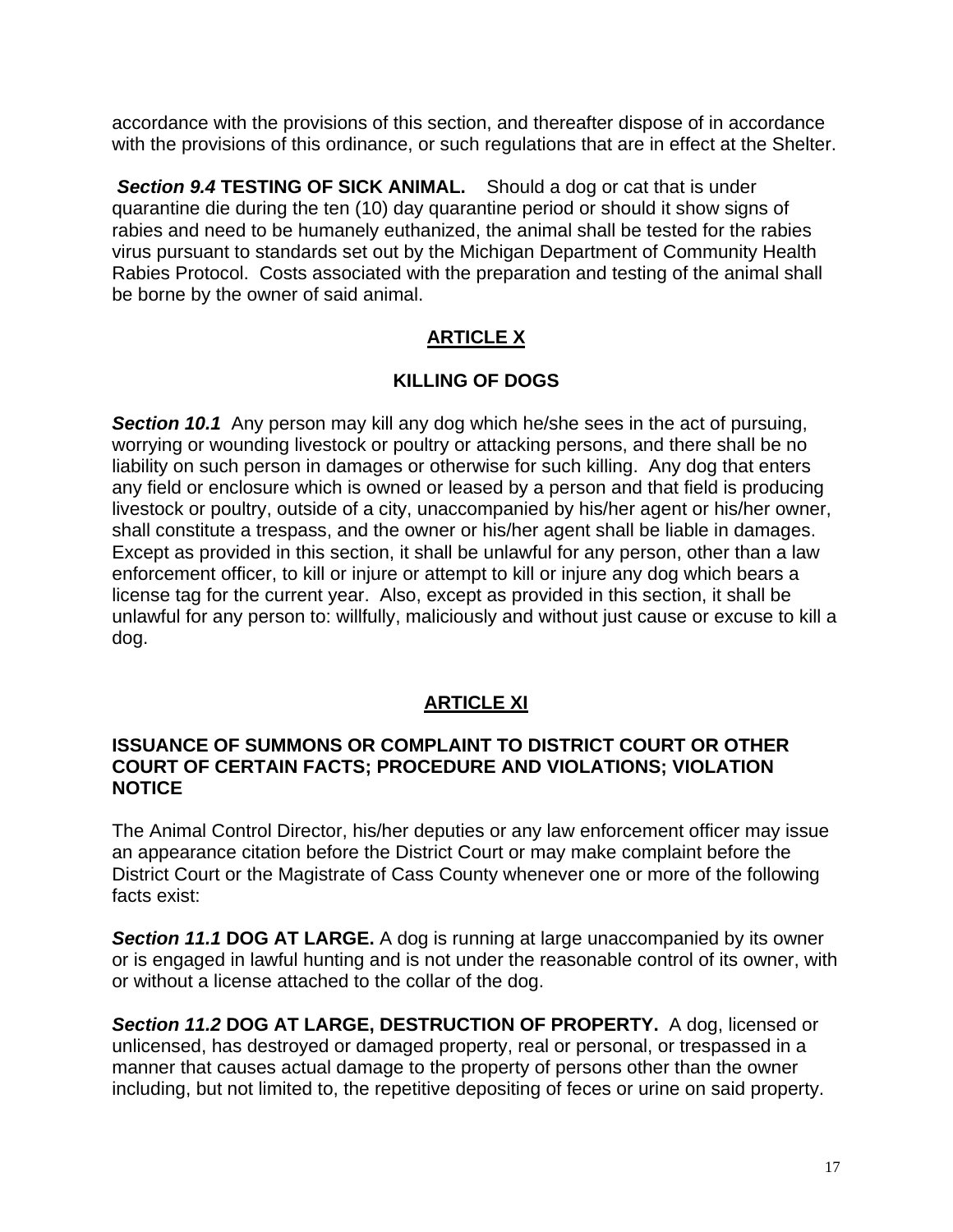*Section 11.3* **DOG BITE.** A dog, licensed or unlicensed, has attacked or bitten a person or another animal.

*Section 11.4* **DOG AT LARGE-VICIOUS.** A dog has shown vicious habits or has molested a person when lawfully on the public highway or on property other than that of the owner.

*Section 11.5* **BARKING DOG.** A dog by frequent or habitual barking, yelping or howling, shall be a public nuisance.

*Section 11.6* **FAILURE TO RABIES VACCINATE.** A dog four (4) months of age or older, is not, or has not been vaccinated against the rabies virus by an accredited licensed veterinarian.

*Section 11.7* **FAILURE TO LICENSE.**A dog four (4) months of age or older, is not duly licensed as provided for in Article IV of this Ordinance.

*Section 11.8* **FAILURE TO PRODUCE LICENSE.** An owner or harborer of a dog that is four (4) months of age or older refuses or fails to display a valid license for said dog upon demand by a law enforcement officer.

**Section 11.9 FAILURE TO ATTACH IDENTIFICATION.** An owner of a dog that is four months of age or older failed to attach a license to the collar worn by the dog, or, if not wearing a collar, failed to microchip said dog.

*Section 11.10* **FAILURE TO SPAY OR NEUTER.** An owner who adopted an animal from the Shelter, has not spayed or neutered the animal in compliance with the adoption contract.

**Section 11.11 FAILURE TO LIVE ON PROPERTY.** An owner of a dog allows said animal to be restrained on property that is not occupied by the owner or a responsible person.

*Section 11.12* **OTHER**. In the event there is a violation of any of the above sections of this Article, or of this Ordinance, the Animal Control Director and his/her deputies or other law enforcement officers may issue a summons or complaint to the owner of such dog requiring said owner to appear in District Court or other court to answer to the charges made in violation of this ordinance, and upon conviction thereof, the owner shall be punished as hereafter provided in Article XX.

*Section 11.13* **SECOND OR SUBSEQUENT VIOLATION.** Should the owner possessor, or person harboring an unlicensed dog not obtain a license with ten (10) days immediately following the issuance of the appearance citation, the ownership, possession or harboring of such dog shall hereafter constitute a second or subsequent violation of this ordinance, and any person, firm or corporation, convicted of violating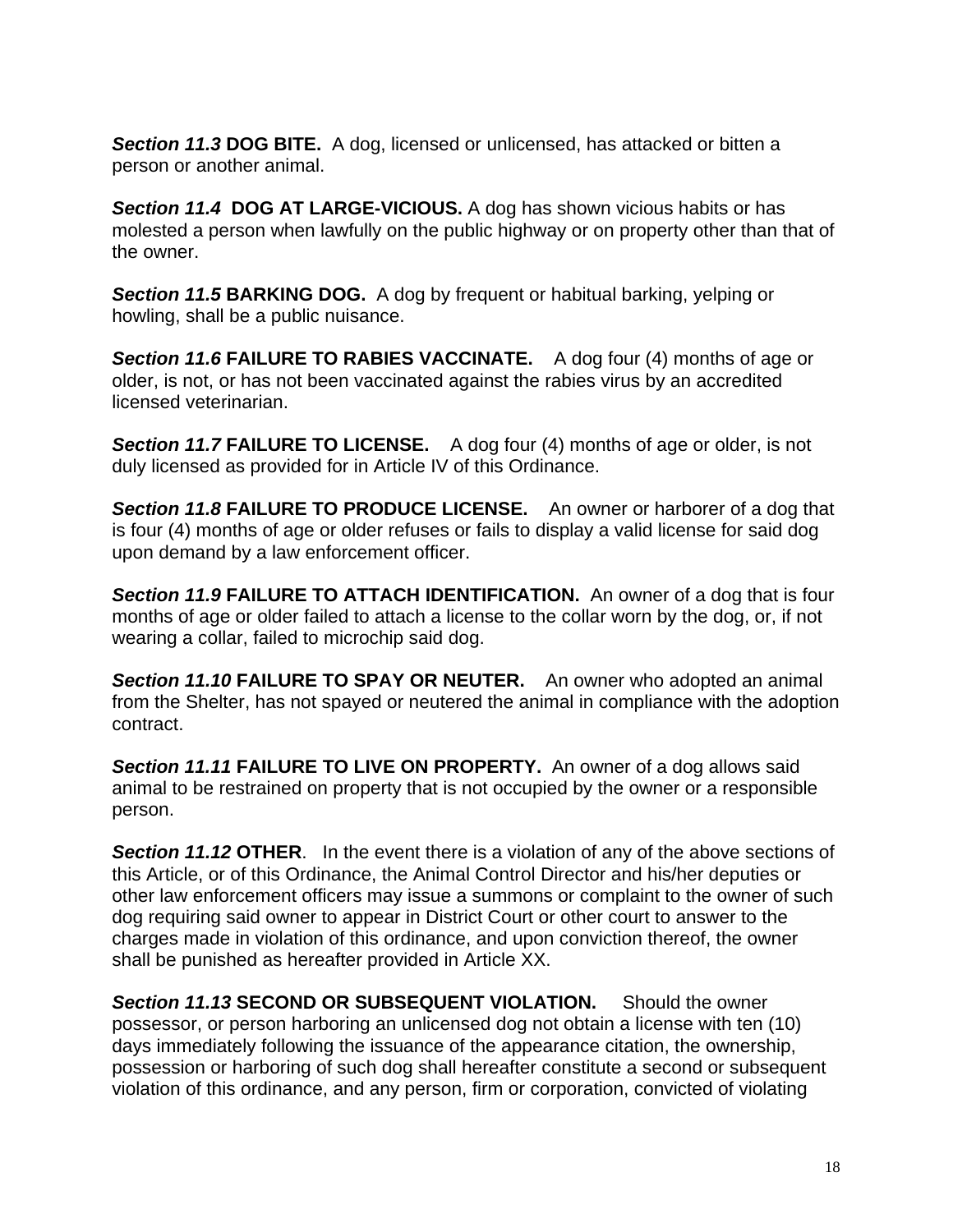this provision of this ordinance, shall upon being found guilty by said court, be punished as provided in Article XIX of this ordinance.

*Section 11.14* **WARRANT EXECUTION.** Upon issuance of a warrant by the court, the Sheriff's Office shall proceed to execute the same.

*Section 11.15* **VIOLATION NOTICE.** Where violations of the licensing (11.7, 11.8, 11.9) and/or vaccination (11.6) and/or control requirements (11.1) of this ordinance are observed, any Animal Control Officer may issue a violation notice in lieu of an appearance citation. The violation notice will stipulate a compliance date and associated fee and late fee, as well as a waiver provision providing that the person to whom the violation notice is issued waives all rights to protest such violation and waives all rights to a hearing on the issues relating to that violation. All associated fees and late fees shall be set by the Board of Commissioners and be paid to the Animal Control Department for deposit in the general fund of Cass County. Failure to pay associated fees and/or late fees and failure to waive rights by the compliance date may result in the issuance of an appearance citation to appear in court.

*Section 11.16* **INTERFERENCE WITH ENFORCEMENT PROHIBITED.** No person shall in any manner interfere with, hinder, molest, or abuse any officer or individual authorized to enforce the provisions of this Ordinance.

# **ARTICLE XII**

# **SHOW CAUSE**

 *Section 12.1 COMPLAINT TO SHOW CAUSE.* The Animal Control Director, Animal Control Officer or other law enforcement officer may, in addition to the issuing of an appearance citation for a violation of Article XI, proceed to the Prosecuting Attorney and request a district court magistrate or district court to issue a summons to show cause why a dog should not be euthanized, upon a sworn complaint that any of the following exist:

- **(A)** That a dog, licensed or unlicensed, has destroyed property or habitually causes damage by trespassing on the property of a person who is not the owner.
- **(B)** That a dog, licensed or unlicensed, has bitten or attacked a person or another animal.
- **(C)** That a dog has shown vicious habits or has molested a person when lawfully on the public highway or on property other than that of the dog's owner.
- **(D)** After January 10 and before June 15 in each year a dog over 4 months old is running at large unaccompanied by its owner or is engaged in lawful hunting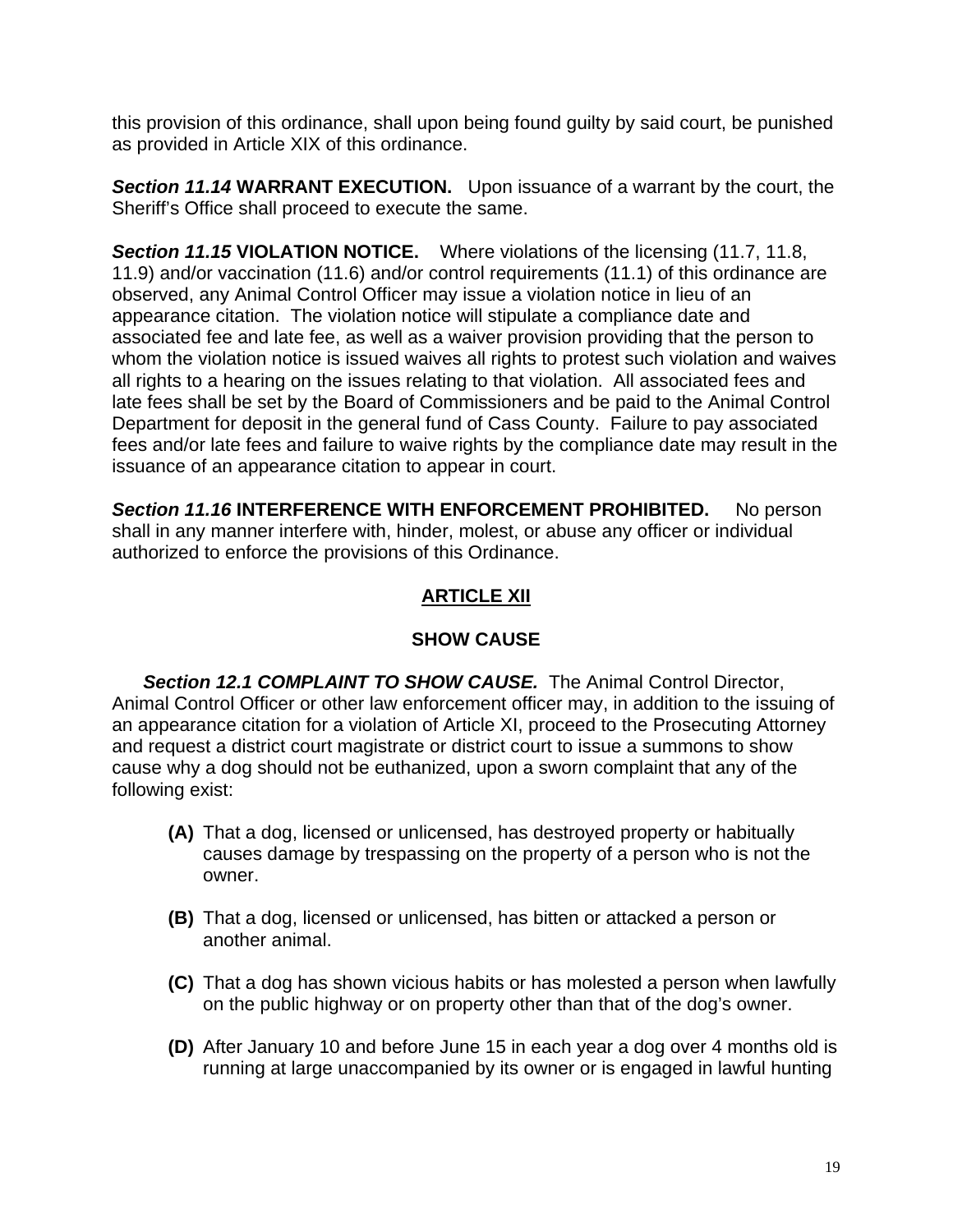and is not under the reasonable control of its owner without a license attached to the collar of the dog.

**Section 12.2 <b>HEARING.** After a hearing the district court magistrate or district court may either order the dog euthanized or confined to the premises of the owner. If the owner disobeys this order the owner may be punished under Article XX of this Ordinance. Costs as in a civil case shall be assessed against the owner of the dog, and collected by the county.

## *Section 12.3 COMPLAINT TO SHOW CAUSE-DANGEROUS DOG.*

- (1) Upon a sworn complaint that a dog is a dangerous dog and the dog has caused serious injury or death to a person or has caused serious injury or death to a dog, a district court magistrate or district court, shall issue a summons to the owner ordering him or her to appear to show cause why the animal should not be destroyed.
- (2) Upon the filing of a sworn complaint as provided in subsection (1), the court or magistrate shall order the owner to immediately turn the dog over to the Animal Shelter, or a licensed veterinarian at the owner's option, to be retained by them until a hearing is held and a decision is made for the disposition of the dog. The owner shall notify the person who retains the dog under this section of the complaint and order. The expense of the boarding and retention of the dog is to be borne by the owner.
- (3) After a hearing, the magistrate or court shall order the destruction of the dog, at the expense of the owner, if the dog is found to be a dangerous dog that caused serious injury or death to a person or a dog. After a hearing the court may order the destruction of the dog, at the expense of the owner, if the court finds that the dog is a dangerous dog that did not cause serious injury or death to a person or a dog, but is likely in the future to cause serious injury or death to a person or a dog, or in the past has been adjudicated a dangerous animal.
- (4) If the court or magistrate finds that a dog is a dangerous dog but has not caused serious injury or death to a person or a dog, the court or magistrate shall notify Animal Control of the findings of the court, the name of the owner of the dangerous dog and the address at which the dog was kept at the time of the finding of the court. In addition, the court shall order the owner of the dog to abide by the provisions of Article XVII (A), (B), (C) and (D). Costs as in a civil case shall be assessed against the owner of the dog, and collected by the County.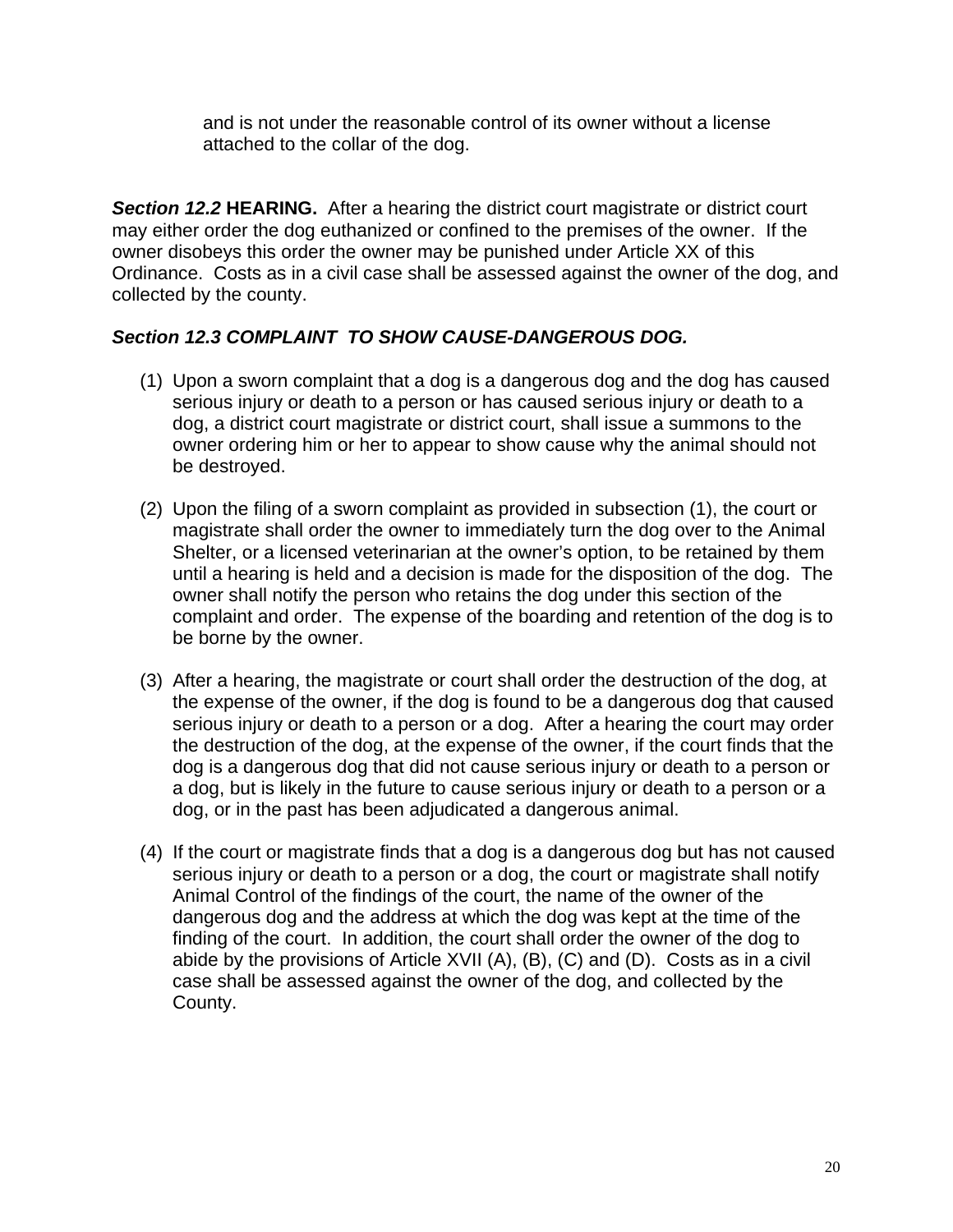## **ARTICLE XIII**

## **STEALING OF A DOG**

**Section 13.1** Any person who shall steal or take without the consent of the owner and without lawful authority, any dog of which he is not the owner shall be guilty of a misdemeanor. Any persons, excepting animal control officers, who shall harbor or hold in his/her possession any stray dog of which he/she is not the owner and does not report such possession to the Cass County Sheriff or the Police Department of the City in which he/she is holding such dog within 48 hours after coming into possession of such dog shall be guilty of a misdemeanor. Any person who shall steal, or confine and secrete any dog licensed under this Ordinance or kept under a kennel license under this Ordinance or bearing indication of ownership, unless legally authorized to do so, or unless such confining be justifiable in the protection of person, property or game, shall be guilty of a misdemeanor, and upon conviction thereof shall suffer the penalties provided for in Article XX of this Ordinance.

## **ARTICLE XIV**

### **HUMANE TREATMENT OF ANIMALS**

**PROVISION OF NECESSITIES, RESTRAINT BY LEASH OR CHAIN; SPECIFICATIONS, ABANDONMENT, CROPPING OF EARS OR TAIL, CRUELTY; EXHIBITION FIGHTING PROHIBITED, POISONS, OFFERING ANIMAL AS PRIZE OR REWARD, KILLING DOGS, CATS FOR FOOD OR FUR PROHIBITED, MUTILATION, SEXUAL ACTS WITH ANIMALS, REMOVAL OF ANIMAL IN IMMEDIATE DANGER, CONFISCATION OF VICTIMIZED ANIMAL** 

*Section 14.1* **PROVISION OF NECESSITIES.** No owner shall fail to provide his animal with good wholesome food and water, proper shelter and protection from the weather, veterinary care when needed to prevent suffering, and humane care and treatment. Any owner of animals shall maintain a clean and healthful shelter and living area for any animal being kept, which area shall be free of accumulated waste and debris so that the animal shall be free to walk or lie down without coming in contact with any such waste or debris. All such shelters or living areas must be cleaned and maintained regularly so as to promote proper health for the animals being kept. All living areas shall be constructed and maintained to promote drainage of rainwater to prevent the accumulation of mud and/or water. Shelters shall be constructed to protect the animal from precipitation and of a material, which provides insulation from temperature extremes. In addition to the shelter a shaded area shall also be provided by means of other structures, trees, or awning(s). The shelter shall have a floor which is dry and constructed of material that provides insulation or the floor augmented with resting boards. Insulating bedding materials shall be provided during inclement weather.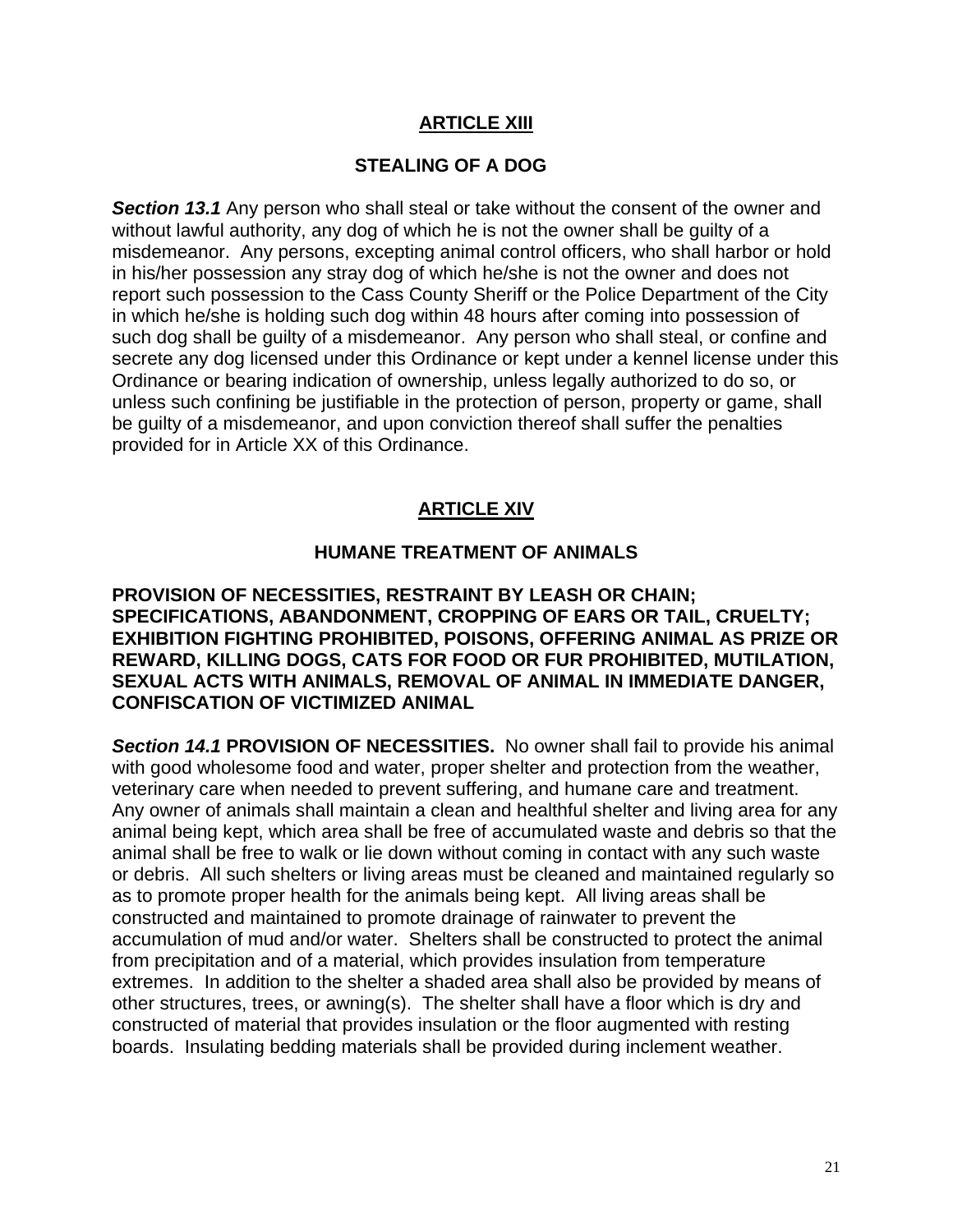### *Section 14.2* **RESTRAINT BY LEASH OR CHAIN; SPECIFICATIONS.**

 If any animal is restrained by a chain, leash, or similar restraint, it shall be designed and placed as defined under *RESTRAINT* in this Ordinance.

### *Section 14.3* **ABANDONMENT.**

 No person shall abandon any animal. Abandonment consists of leaving such animal for a period in excess of 24 hours, without providing for someone to feed, water, and check on the animal's condition. No owner shall leave an animal by a roadside or other area, or leave such animal on either public or private property, without the property owner's consent. In the event that an animal is found so abandoned, such animal may be taken by an Animal Control Officer, law enforcement or humane officer and impounded in the Animal Shelter, and there confined in a humane manner. Such animal, if taken from private property, shall be kept for not less than the prescribed period in accordance with the procedures set forth in Article VII. The owner or the person, if any, who has been charged with the animal's care, shall be subject to a citation for violation of this section.

## *Section 14.4* **CROPPING OF EARS OR TAIL.**

No person shall crop a dog's ears or tail, except a veterinarian.

## *Section 14.5* **CRUELTY; EXHIBITION FIGHTING PROHIBITED.**

 (A) No person shall neglect, beat, cruelly ill-treat or torment any animal or cause, permit or be a party to any planned or arranged dogfight, cockfight or other combat between animals. For the purpose of this section, neglect, cruel, ill-treatment and torment of an animal shall be defined as a failure by a person to adhere to the requirements and provisions of Section 14.1. In the event there is a reasonable cause to suspect that an animal is being beaten, cruelly ill-treated, neglected or tormented or involved in a planned or arranged dogfight, cockfight or other combat, custody of such animal may be taken by an Animal Control Officer, law enforcement, or humane officer and impounded in the Animal Shelter. The animal shall be held as evidence and confined in such facility in a humane manner. Upon finding by a court that the animal has been neglected, beaten, cruelly ill-treated or tormented or involved in a planned or arranged dogfight, cockfight or other combat between animals, the animal shall become the property of the Shelter.

 (B) No person shall own, possess, keep, or train any animal with the intent that such animal shall be engaged in an exhibition of fighting. In the event that a person shall own, possess, keep, or train any animal with the intent that such animal shall be engaged in an exhibition of fighting, he/she shall be liable for citation for violation of this section and be subject to the penalties provided for in Article XX.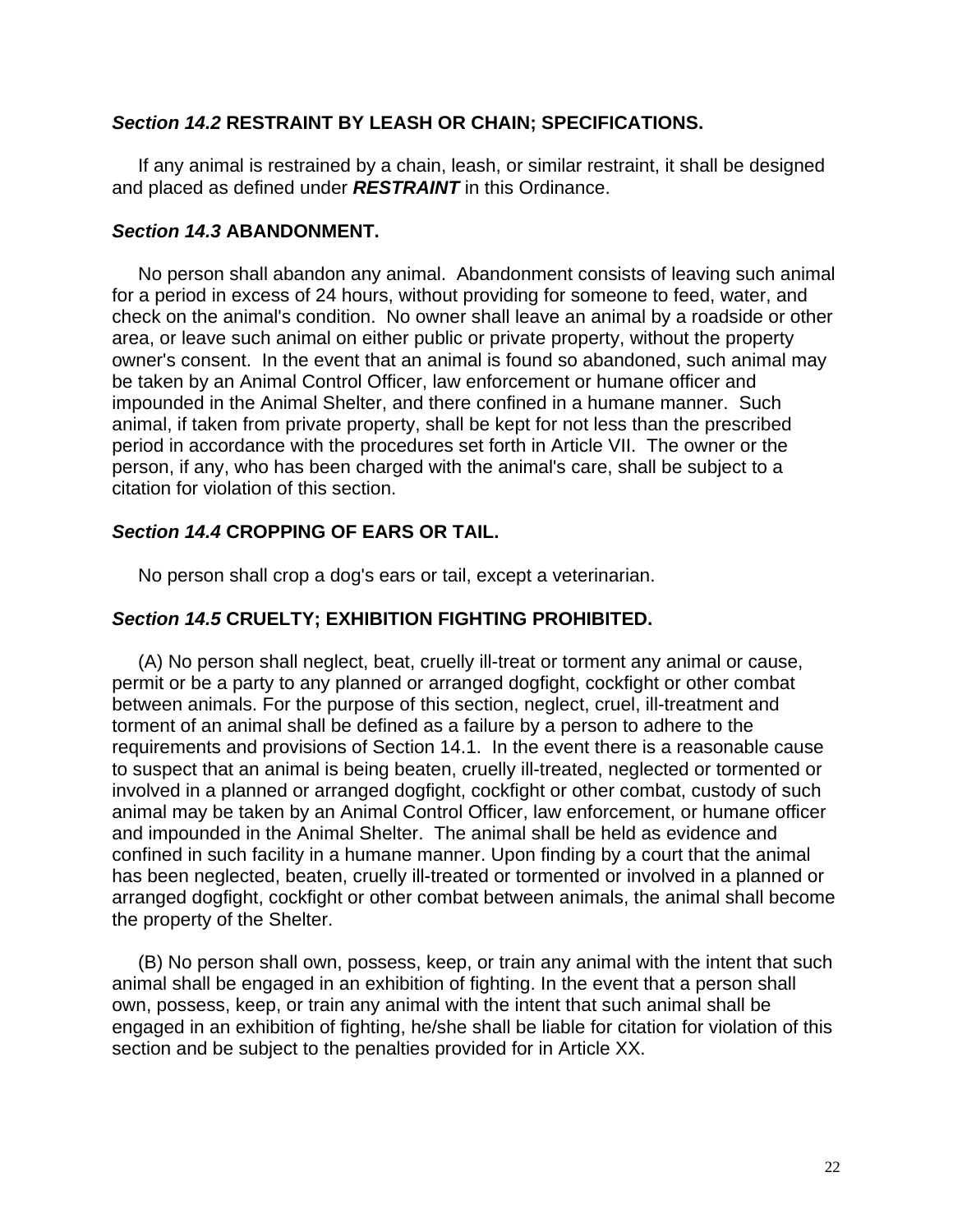(C) No person shall be present at any planned or arranged dogfight, cockfight or combat between animals. In the event that a person is present at a dogfight, cockfight, or combat between animals, he/she shall be liable for citation for violation of this section and be subject to the penalties provided in Article XX.

 (D) Any person who is found present at a planned or arranged dogfight, cockfight, or combat between animals, and who is charged with being a spectator in violation of this section, and who is then and there in possession or control of and/or is the owner of an animal of the same species as that involved in the animal fight, shall be charged with intent to engage in an exhibition of fighting in violation of this section. The animal shall be confiscated if found on the premises or in the immediate area of the dogfight, cockfight, or combat between animals.

#### *Section 14.6* **POISONS.**

 No person shall store, maintain or place any poisonous substance, which may be harmful to any domesticated animal in any location where it could be eaten by such animal.

### *Section 14.7* **OFFERING ANIMAL AS PRIZE OR AWARD.**

 (A) No person shall offer any live animal as a prize or award in connection with any raffle, protest, demonstration, promotion, or as an incentive to participate in any game, promotion, or otherwise.

 (B) The provisions of this section shall not apply to any raffle or promotion conducted by a private, non-profit, livestock-related organization engaged in such activity at a show or exhibition sanctioned by the Michigan Department of Agriculture.

#### *Section 14.8* **KILLING DOGS, CATS FOR FOOD OR FUR PROHIBITED.**

 No person shall raise or kill a dog or cat for food or the skin or fur; nor possess any items made from or containing dog, puppy, cat or kitten fur; or any food item containing dog, puppy, cat or kitten. All items made from or containing any type of fur must be labeled with the name of the species whose fur is used.

### *Section 14.9* **MUTILATION OF ANIMALS.**

 No person shall mutilate any dead or living animal. This provision does not apply to accepted livestock practices concerning slaughter at licensed stockyards, slaughterhouses and meat packing establishments or on the premises of bona fide farming operations. Further, this section shall not apply to the processing of fish or wildlife taken through legal hunting and fishing methods.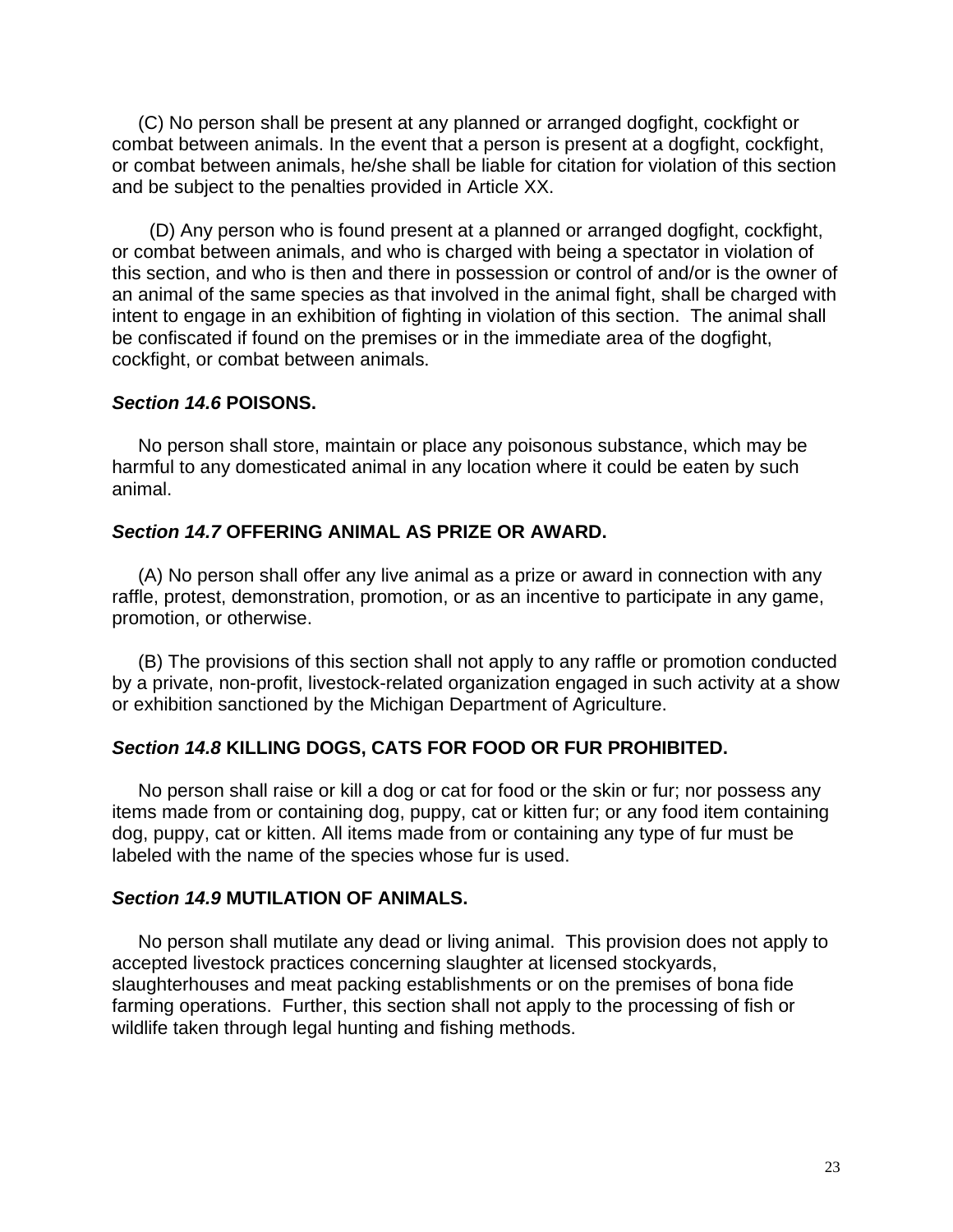## *Section 14.10* **SEXUAL ACTS WITH ANIMALS.**

No person shall engage in a sexual act with any animal.

### *Section 14.11* **REMOVAL OF ANIMAL IN IMMEDIATE DANGER.**

 Any animal observed by a law enforcement or Animal Control Officer to be in immediate danger may be removed from such situation by the quickest and most reasonable means available.

### *Section 14.12* **CONFISCATION OF VICTIMIZED ANIMAL.**

 (A) Any animal found involved in a violation of any portion of this Article may be confiscated by any Animal Control Officer or any law enforcement officer and held in a humane manner.

 (B) Upon a hearing before a district court judge, and that judge finding probable cause that the violation was committed, the court shall order immediate forfeiture of the animal to the Animal Shelter unless the owner, or his/her designated agent within 24 hours of such finding, posts a cash bond with the court equal to the cost of care of the animal(s), including all estimated boarding fees in the amount established by the Board of Commissioners for each animal, for the first 30 days of its impoundment in addition to any veterinary costs or other fees for each animal that has been incurred. If after 30 days, the case has not been adjudicated, the owner must post another full cash bond on the 30th day in the same amount of the original bond or equal to the cost and care of each animal for the first 30 days, whichever is greater. This same process shall be followed each 30-day period until the case has been adjudicated.

 (1) Upon entry of a finding of guilt the cash bond(s) shall be immediately paid to the Animal Control Department. The owner shall also be responsible to pay all costs of care from the date of the impoundment until the time of the first hearing and the posting of the initial bond, as well as any other associated expenses not covered by the daily boarding fee(s). Any portion of the posted bond that exceeds the daily costs incurred at the time of the finding of guilt shall be returned to the owner. Upon conviction, all animals not forfeited pursuant to subsection (B) herein above shall become the property of the Shelter.

 (2) Upon a finding of not guilty or dismissal or withdrawal of the charge(s), the animal and any cash bond(s) posted shall be immediately returned to the owner.

 (C) The Animal Control Department shall be allowed reasonable access to inspect the property of anyone found guilty of violation of any of the provisions under Section 14.1 through 14.12 of this Article.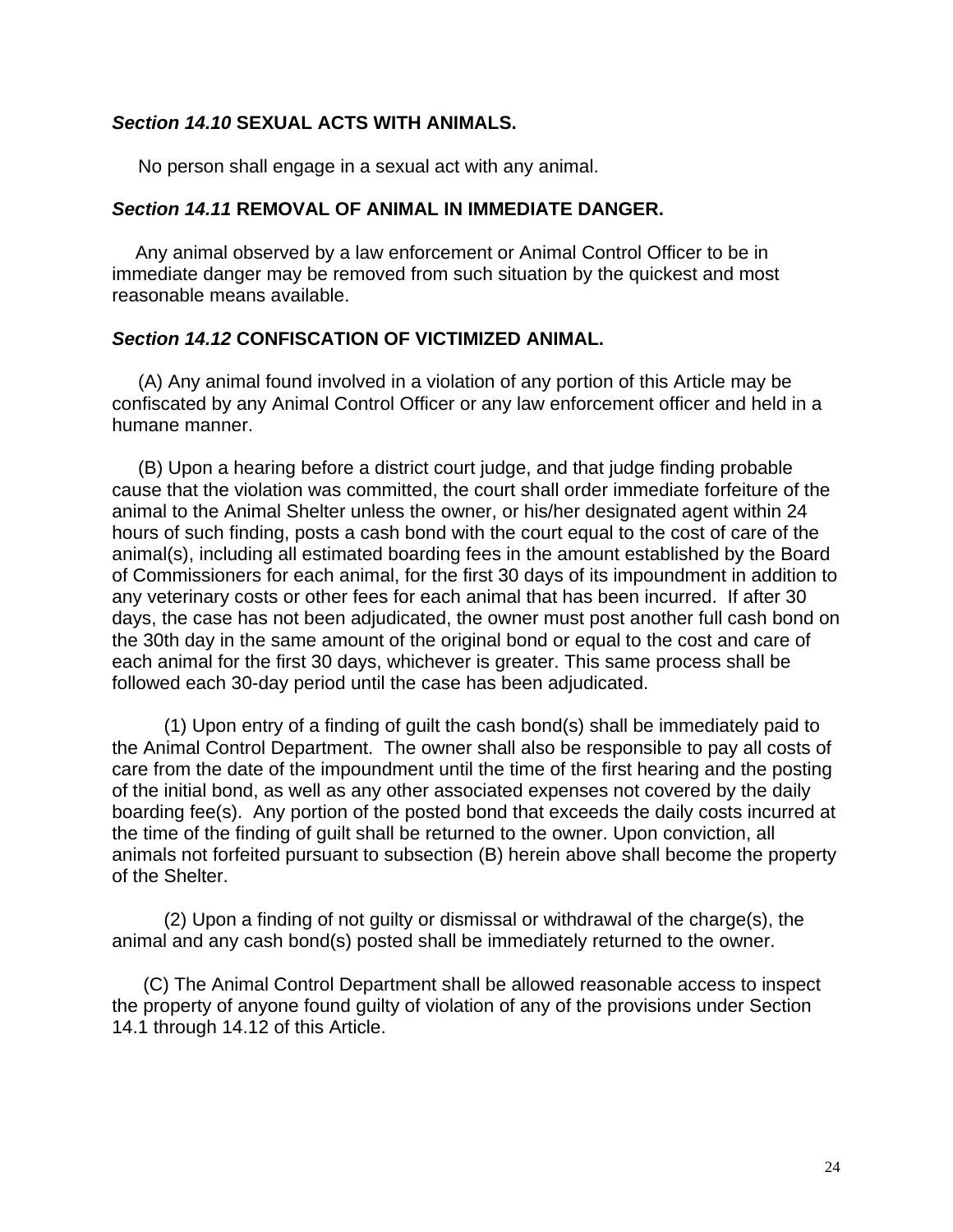### **ARTICLE XV**

#### **SALE OF ANIMALS FROM ANIMAL SHELTER**

#### *Section 15.1* **SALE OF ANIMALS FROM ANIMAL SHELTER.**

 (A) All dogs and cats purchased or obtained from the Shelter must be surgically altered to prevent breeding within 30 days of obtaining the dog or cat. For purposes of this Article, "obtained" does not include reclaimed.

 (B) Prior to the sale or adoption of any animal from the Animal Shelter, the Animal Control Department may require the prospective buyer to complete an animal placement questionnaire. The questionnaire is designed to determine the prospective owner's ability to properly care for the animal. Past experience and knowledge of Animal Control Department personnel of the prospective owners, as well as previous violations of this section by the prospective owners, may be grounds to refuse the sale or adoption. Additional grounds may be whether the prospective owner is able to provide an enclosure where the animal is to be kept which is adequate to keep the animal restrained, whether the animal is being purchased for resale, whether the prospective owner has obtained another animal from the Animal Shelter in the past 12 months, whether the prospective owner has owned a pet which has died without appropriate veterinary care, and whether the prospective owner is purchasing the animal solely for guard or attack purposes. The Animal Shelter is not obligated to sell any animal in its custody.

 (C) Any person adopting an animal is required to comply with all stipulations and conditions set forth in the adoption agreement. Failure to do so may result in the issuance of an appearance citation for violation of this section and forfeiture of the animal.

### **ARTICLE XVI**

#### **DANGEROUS ANIMALS**

**Section 16.1** No dangerous animal as defined in this Ordinance shall be kept within Cass County, except as provided in Article XVII and Article XVIII 3 (B) of this Ordinance.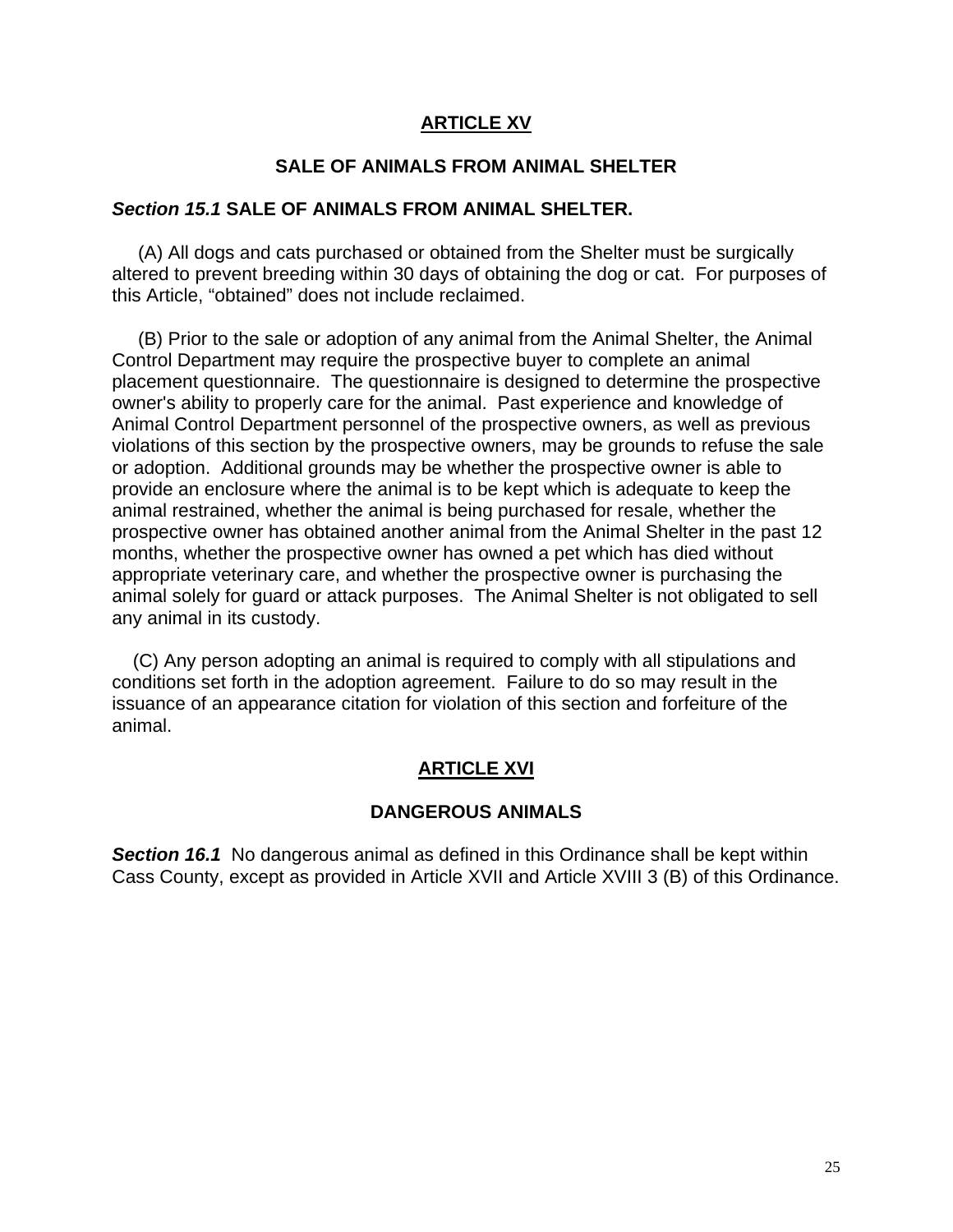## **ARTICLE XVII**

## **DANGEROUS DOGS AND POTENTIALLY DANGEROUS DOGS LICENSE, LICENSING, HOUSING & OTHER REQUIREMENTS, PROHIBITION, EXEMPTIONS**

## *Section 17.1*

**(A) PERMIT.** A person shall not own, harbor, possess or keep a dangerous dog unless such dog is licensed under this section or an application for licensing such animal under this section is pending.

**(B) LICENSING REQUIREMENTS.** Any owner of a dangerous dog shall apply to the Animal Control Department for licensing of said animal. The application shall be on a form provided by the Animal Control Department and shall be accompanied by the following:

- (1) A valid driver's license or state issued picture identification showing the owner's name and current address;
- (2) Proof that the applicant owns said animal and is eighteen (18) years of age or older;
- (3) One (1) copy of the current immunization and health record for said animal showing the animal received a current rabies vaccination by a licensed veterinarian;
- (4) Proof that the applicant has insurance coverage for no less than three hundred thousand dollars (\$300,000.00) for any injury, damage or loss by said animal;
- (5) Four (4) photographs of said animal from four (4) different sides taken not more than one (1) month before the date of license application. Such photographs shall consist of front, back, left and right view of the animal.
- (6) Proof that the animal has been micro-chipped by a licensed veterinarian.
- (7) Payment of licensing and inspection fees established by the Board of Commissioners.

**(C) HOUSING REQUIREMENTS.** The dangerous dog shall be confined, at all times, within a habitable escape-proof dwelling or an escape-proof cage made of at least 14 gauge wire with at least seven (7) foot high sides, a wood or wire roof and a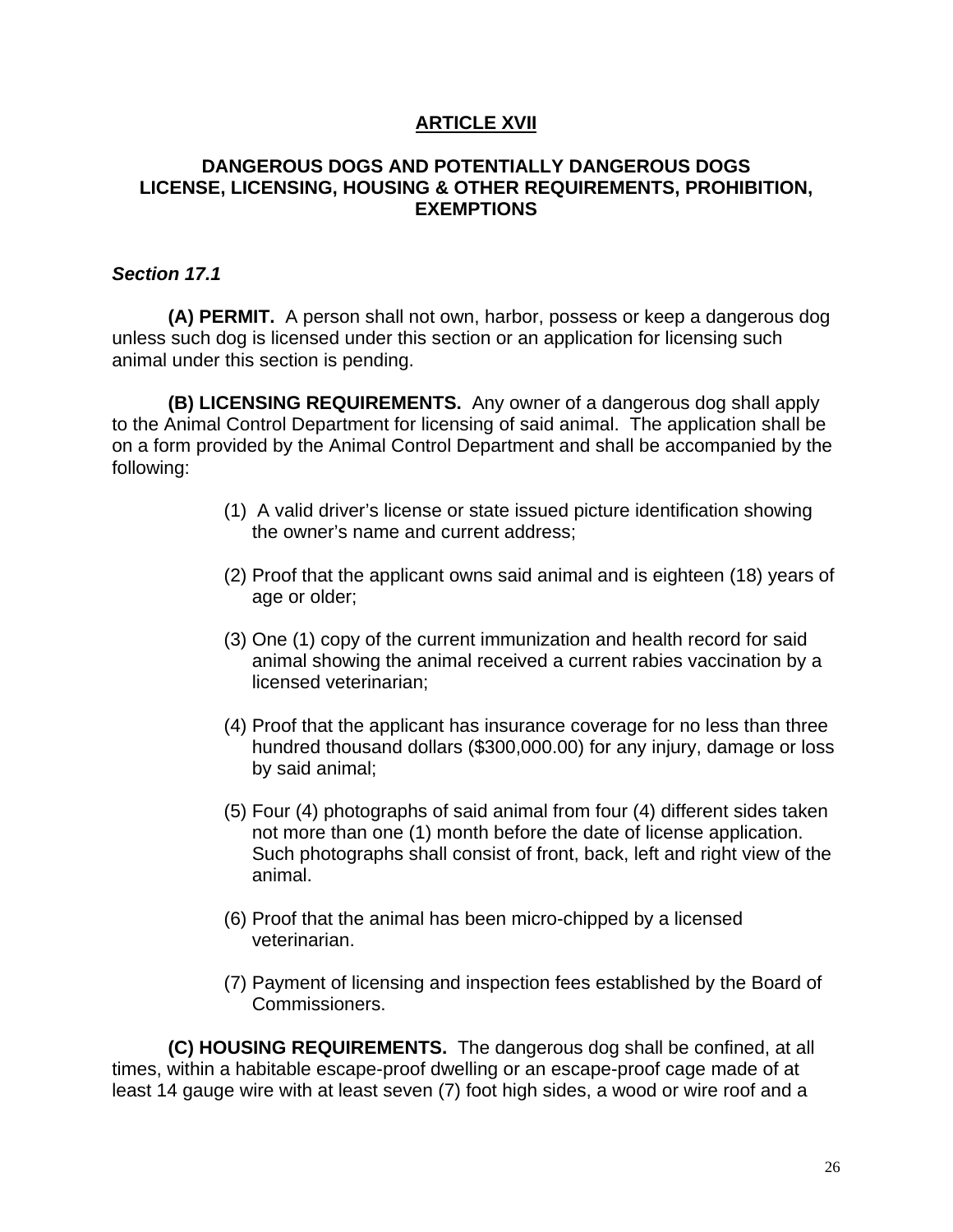brick or cement floor. The cage door shall be locked with a padlock. However, when such animal is not confined within a habitable dwelling or an escape-proof cage, it shall be muzzled and reined or tethered to its harborer, owner or keeper who shall maintain control over the animal to prevent injury to any person or animal.

**(D) TAG REQUIREMENT.** The dangerous dog shall wear a license tag issued by the Animal Control Department stating that the animal is registered as a dangerous dog.

**(E)** When licensing an animal not previously licensed under this Article, the Animal Control Department shall assign a specific license number to said animal, without duplication, which number shall remain the same for the life of the animal.

**(F)** If said animal is lost or escaped, the owner or owner's agent shall report said incident immediately to the Animal Control Department.

**(G)** The owner of a dangerous dog shall post signs on his or her property where such animal will be kept, clearly visible from the closest street, advising the general public about such animal's presence on the premises. Such signs shall be supplied by the Animal Control Department after applicant pays for the inspection. The permit, however shall not be issued until the owner posts the signs and the Animal Control Department inspects the property to verify proper posting of signs. The cost of the signs is non-refundable and they will belong to the applicant even if the permit is reissued or revoked.

**(H)** No person shall be issued a dangerous dog permit if they have been convicted of a felony.

**(I)** The Animal Control Department shall visually inspect the premises where the animal is kept. The inspection will consist of the cage, or if there is no cage, the officer will inspect the escape-proof habitat dwelling, doors, windows and screen opening to determine if, in fact they are escape-proof. Also the inspection will verify the placement of warning signs and the animal leash, muzzle and padlock requirements for the cage. The Animal Control Department must be satisfied that the owner has met all licensing regulations before issuing or renewing a permit.

**(J)** If a dangerous dog permit is revoked, the owner shall not be reissued another permit.

**(K)** Duly authorized members of the police department or other law enforcement agencies, shall be exempt from the provisions of this section if the dog is performing law enforcement duties.

**(L)** If the Animal Control Department is notified of an address where a dangerous dog is being kept of harbored, and that animal and owner of the animal has not been in violation of any section of this Article, the owner shall have a maximum of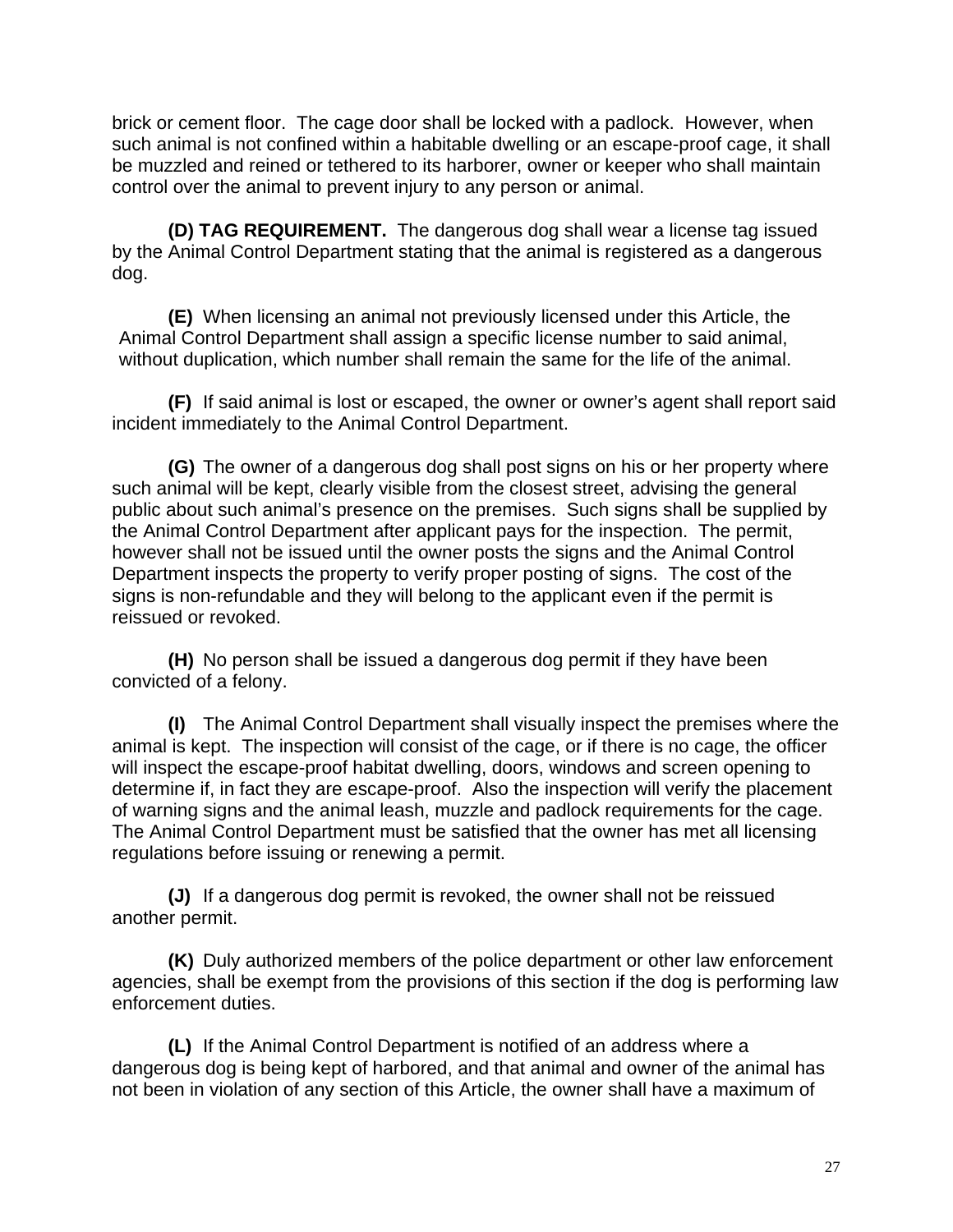fourteen (14) business days to obtain the dangerous dog license and permit. If the license and permit is not obtained within the required time limit, the dog shall be impounded. The animal will then be held for a maximum of ten (10) days so that a license and permit can be obtained. If the license and permit are not obtained within that ten (10) day time period, the animal shall be euthanized.

**(M)** If the owner of a dangerous dog violates any provisions of this Article, the animal shall be impounded immediately and the owner cited to appear in District Court for a violation of this Article.

**(N)** In the event that a dangerous dog ownership changes, the new owner shall apply for a new permit. The original owner's permit shall not be transferable to the new owner. The original owner shall notify the Animal Control Department that the dog's ownership has been transferred.

**(O)** The owner of a dangerous dog shall notify the Animal Control Department if the address changes where the animal is being kept. The owner must report the new address so an inspection can be made of the premises.

**(P)** All licenses issued under this Article shall expire December 31<sup>st</sup> of each year.

**(Q)** The owner, or the owner's agent, of an animal required to be licensed under this Article shall notify the Animal Control Department or the Cass County Sheriff's Department within four (4) hours if said animal is running at large, has been stolen or has attacked a person or a domestic animal.

 **(R) PROHIBITION***.*No dangerous dog shall commit an attack or severe attack, as previously defined. In the event that a law enforcement officer or Animal Control Officer witnesses either type of attack or witnesses the wounds or injuries caused by the attack, and the offending animal(s) can be identified by credible evidence, including, but not limited to, witness identification, forensic evidence, or other physical evidence, the dog(s) shall be impounded and the owner cited for violation of this Section. If the owner is cited and the animal(s) impounded, the animal(s) shall remain impounded subject to the conditions set forth in Article IX pending a decision by District Court, unless ownership is voluntarily relinquished and the dog(s) turned over to the Animal Control Department. Upon a plea or finding of guilt, the dog(s) may be redeemed by the owner after inspection and verification of a proper enclosure as previously defined, unless ordered euthanized by the court. There the dog(s) shall remain, securely confined, and may not be removed except to be treated by a veterinarian or to be turned in to or inspected by the Animal Control Department. While being transported to the veterinarian or animal control shelter, the dog must be muzzled and restrained by a leash no longer than three feet in length. No owner of a dangerous dog(s) or potentially dangerous dog(s) may transfer ownership or the location where the animal(s) is contained. The owner shall be responsible for all veterinary, euthanasia, redemption, and/or boarding fees.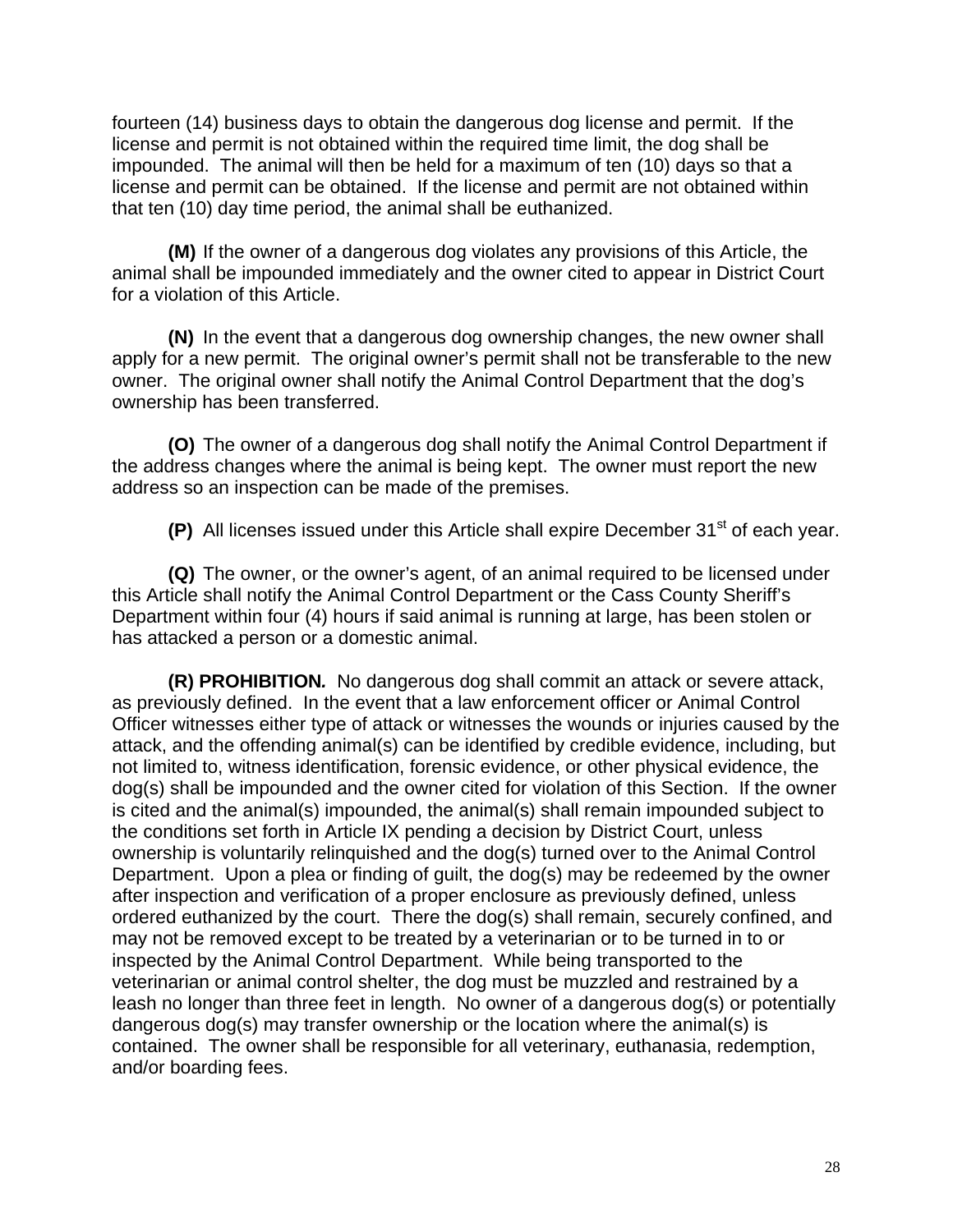*Section 17.2* **(B) EXEMPTIONS.** An animal shall not be deemed to be a potentially dangerous dog or dangerous dog solely because it bites or attacks:

 (1) Anyone assaulting its owner. This shall not include any law enforcement officer attempting to subdue or effect the arrest of a suspect.

(2) Any person who is in the act of tormenting or abusing it.

 (3) Any unrestrained animal which attacks it or its young while it is restrained in compliance with this Section.

 (4) Anyone entering the owner's property to commit robbery, burglary, assault, or other crime. Simple trespass by a person onto private property shall not be considered provocation for any attack.

(5) While performing work by a governmental law enforcement agency.

# **ARTICLE XVIII**

## **WILD/EXOTIC/DANGEROUS ANIMALS**

## *Section 18.1* **EXHIBITIONS OF WILD/EXOTIC/DANGEROUS ANIMALS**

**PROHIBITED.**No person shall keep, or permit to be kept on his/her premises any wild, exotic or dangerous animal for display or for exhibition purposes, whether gratuitously or for a fee.

*Section 18.2* **PROHIBITED ANIMALS.** Wild, exotic or dangerous animals as defined in this ordinance may not be possessed, bred, exchanged, bought, sold or attempted to be bought or sold in Cass County except within the provisions cited below.

## *Section 18.3 EXCEPTIONS.*

(A) Notwithstanding the above provisions, it shall not be a violation of this Ordinance for a person, persons, corporation or business entity in lawful possession of an animal to travel through Cass County on a public highway for a destination out of the County. Zoological parks and aquariums that are accredited by the American Association of Zoological Parks and Aquariums, or wild life sanctuaries accredited by the Association of Sanctuaries and/or the American Sanctuary Association, nature preserves, circuses, and bona fide scientific, medical or educational research facilities are also an exception.

(B) If a person is in possession of a wild and/or exotic animal as defined in this Ordinance on the effective date of this Ordinance, that person must apply for a permit to keep said animal within 90 days after the effective date of the Ordinance. The person shall file an application with the Animal Control Department and pay any application, inspection and/or permit fee(s) as set by the Board of Commissioners. The owner shall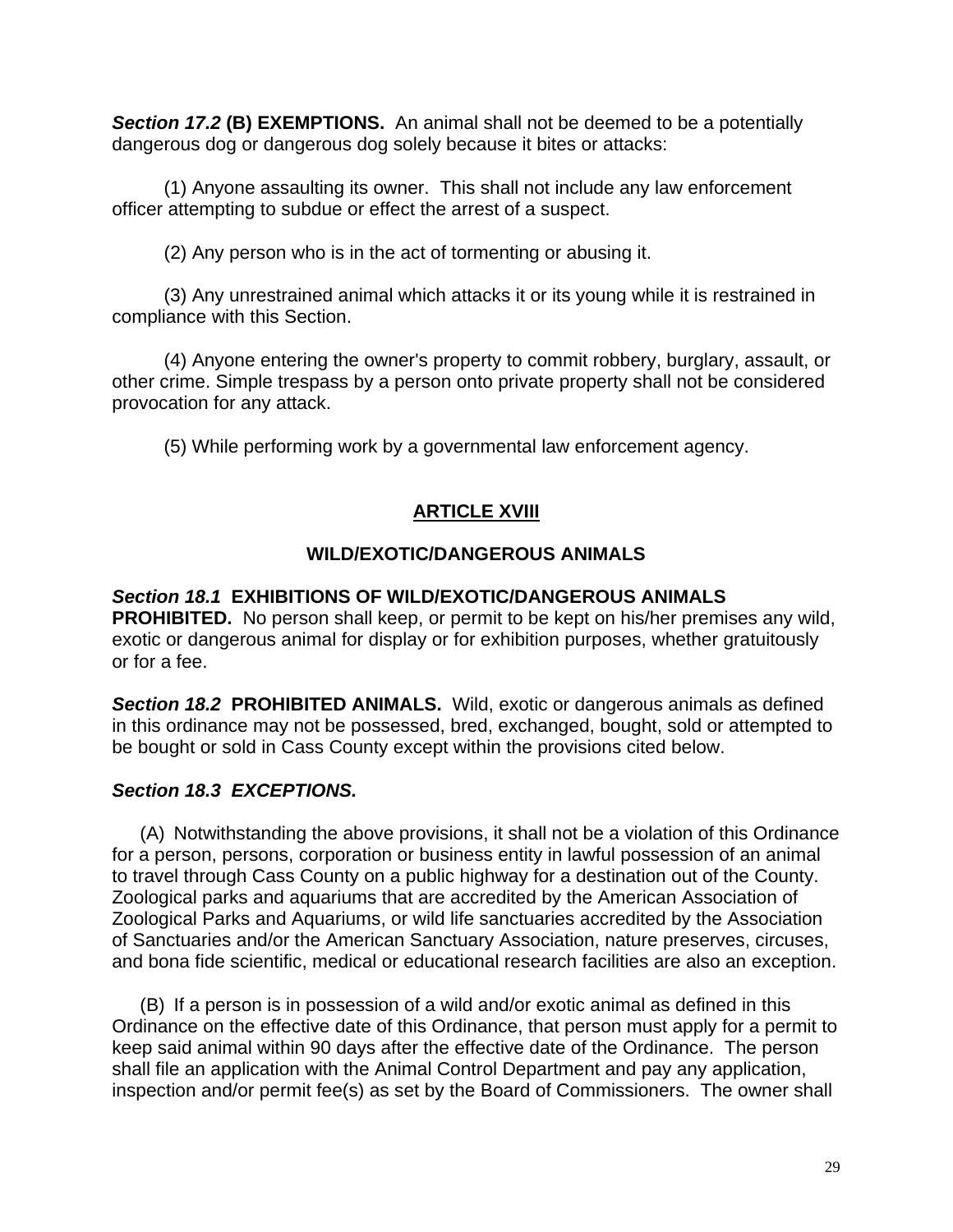abide by all standards set by the Animal Control Department in the keeping of said animal.

(C) (1) If there is probable cause to believe this Article is being violated, an Animal Control Officer may give notice of the violation in writing to the owner of the wild and/or exotic animal. The notice shall identify the violation.

(2) Not more than 30 days after the notice is delivered, the owner of the wild and/or exotic animal shall transfer ownership and possession of said animal, or subject to subsection (3), correct the violation and shall notify the Animal Control Officer of the action taken.

(3) If the violation was failure to obtain a permit and the violation was committed knowingly, not more than 14 days after the notice is delivered, the owner of the animal shall transfer ownership and possession of the animal and notify the Animal Control Officer of the action taken.

(4) An animal transferred under subsection (2) or (3) shall be transferred to: (a) An approved animal control or animal protection shelter, (b) A person licensed or approved by the Department of Natural Resources of this State or by the Fish and Wildlife Service of the United States Department of the Interior, (c) A zoological park approved or accredited by the American Zoo and Aquarium Association or (d) A person approved by the Association of Sanctuaries or the American Sanctuary Association.

## **ARTICLE XIX**

## **COMMON LAW LIABILITY**

*Section 19.1* Nothing in this Ordinance shall be construed to prevent the owner of a licensed dog from recovery in an action at law from any law enforcement officer or other person, except as herein provided.

**Section 19.2** Nothing in this Ordinance shall be construed as limiting the common law liability of the owner of a dog for damages committed by said dog.

## **ARTICLE XX**

## **PENALTY**

**Section 20.1** Any person violating any of the provisions of this Ordinance shall be deemed guilty of a misdemeanor and upon conviction shall be punished by a fine not to exceed \$500 or be imprisoned for a period not to exceed 90 days in the County jail, or both so fined and imprisoned. Each day a violation continues shall constitute a separate offense.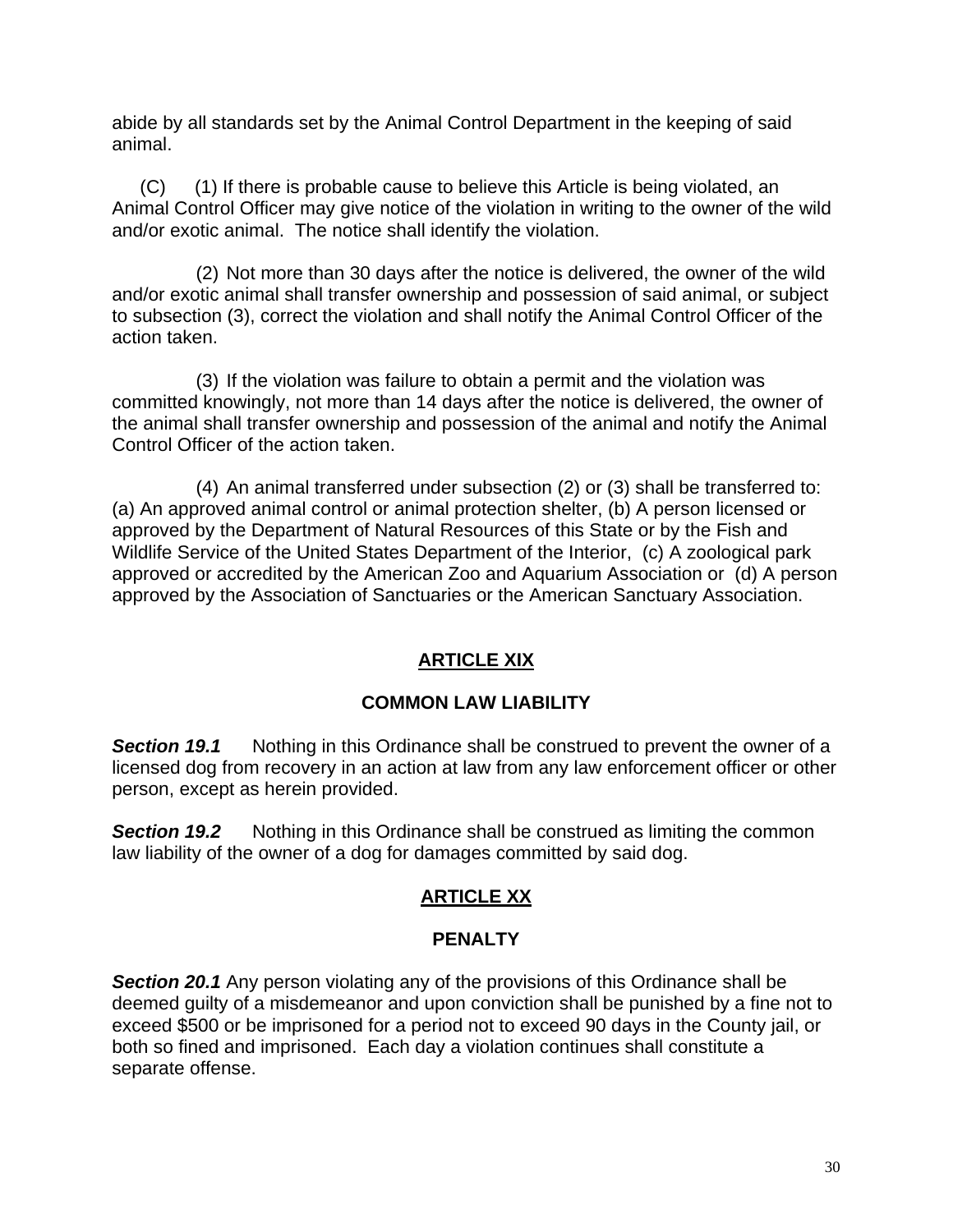*Section 20.2* Any person found guilty of owning a dangerous dog, in addition to the penalties imposed, may be required by a District Court Judge to have the dog humanely euthanized if in the opinion of that judge the severe attack warrants such action.

**Section 20.3** Any person found guilty of owning a potentially dangerous dog or dangerous dog shall be fined not less than \$250 and shall have the dog spayed or neutered within seven days of that finding. Proof of the surgery must be provided to the Animal Control Department within 24 hours of its performance.

**Section 20.4** Any person found guilty of owning a potentially dangerous dog or dangerous dog, in addition to any other penalties or stipulations imposed, shall within seven days of that finding also have the dog implanted with a microchip identification. Within seven days of that implantation, the owner shall present the animal to the Animal Control Department for scanning and verification of the microchip and identification number.

*Section 20.5* In addition to any penalties and/or stipulations imposed, anyone convicted of violations of section 14.1 through 14.10 and 16.1 shall also be required to relinquish ownership of the animal(s) to the Animal Shelter immediately upon that conviction.

# **ARTICLE XXI**

## **FEES AND EXPENDITURES**

All fees associated with this Ordinance are set by the Board of Commissioners. All resolutions regarding fees are incorporated by reference herein. All fees associated with this Ordinance, are to be credited to the County General Fund to pay the costs and expenses of animal control.

## **ARTICLE XXII**

## **REPEAL**

**Section 22.1** All Ordinances or parts of Ordinances inconsistent herewith are hereby repealed.

## **ARTICLE XXIII**

## **SEVERABILITY**

**Section 23.1** If any part of this Ordinance shall be held void, such part shall be deemed severable and the invalidity thereof shall not affect the remaining parts of this Ordinance.